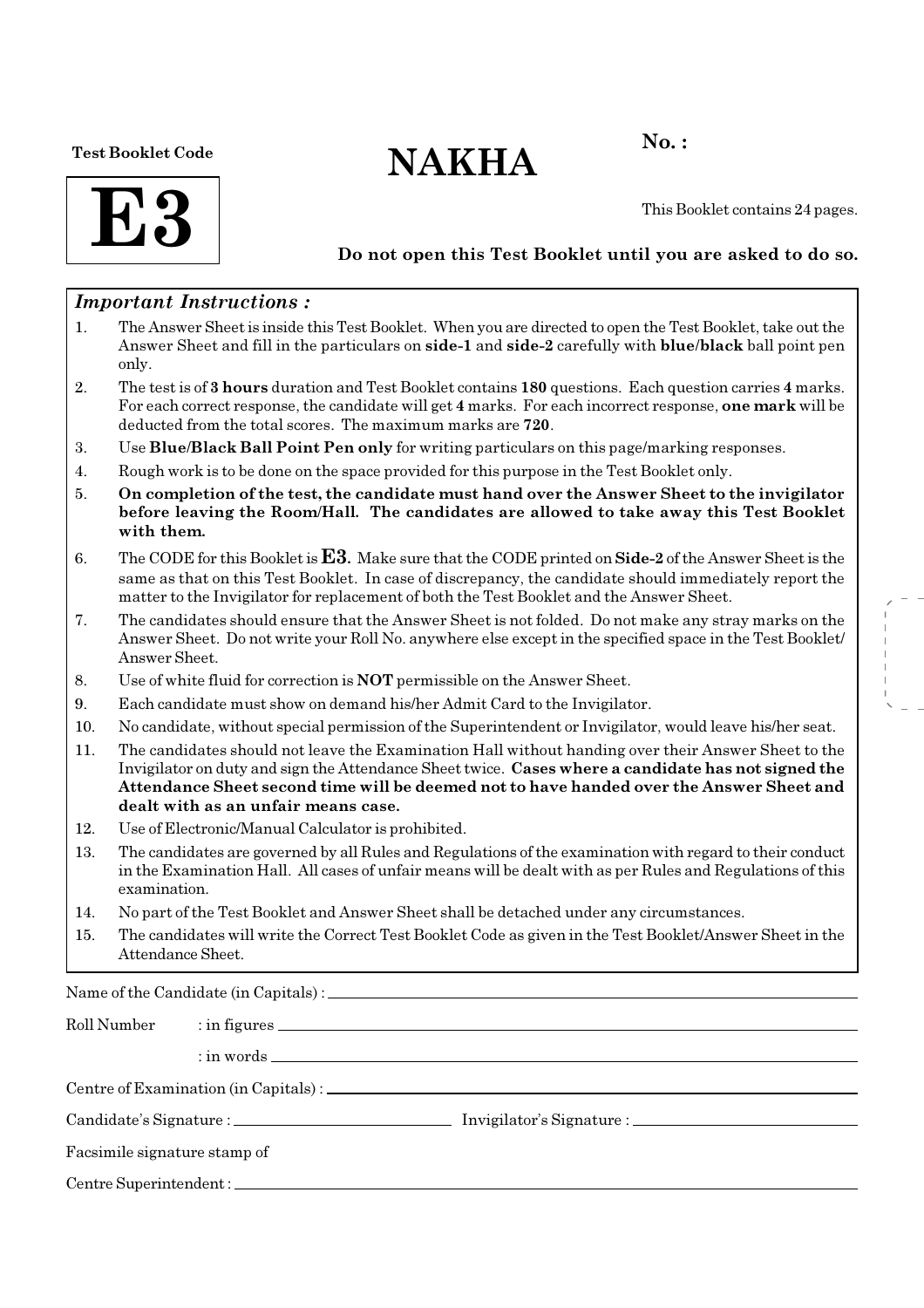- 1. Which of the following is a basic amino acid ?
	- (1) Serine
	- (2) Alanine
	- (3) Tyrosine
	- (4) Lysine
- 2. The correct option for free expansion of an ideal gas under adiabatic condition is :
	- (1)  $q = 0, \Delta T = 0$  and  $w = 0$
	- (2)  $q = 0$ ,  $\Delta T < 0$  and  $w > 0$
	- (3)  $q < 0$ ,  $\Delta T = 0$  and  $w = 0$
	- (4)  $q > 0$ ,  $\Delta T > 0$  and  $w > 0$
- 3. Measuring Zeta potential is useful in determining which property of colloidal solution ?
	- (1) Viscosity
	- (2) Solubility
	- (3) Stability of the colloidal particles
	- (4) Size of the colloidal particles
- 4. The calculated spin only magnetic moment of  $Cr^{2+}$ ion is :
	- (1) 3.87 BM
	- (2) 4.90 BM
	- (3) 5.92 BM
	- (4) 2.84 BM
- 5. Elimination reaction of 2-Bromo-pentane to form pent-2-ene is :
	- (a) β-Elimination reaction
	- (b) Follows Zaitsev rule
	- (c) Dehydrohalogenation reaction
	- (d) Dehydration reaction
	- $(1)$   $(a), (b), (c)$
	- $(2)$   $(a), (c), (d)$
	- (3) (b), (c), (d)
	- $(4)$   $(a), (b), (d)$
- 6. On electrolysis of dil.sulphuric acid using Platinum (Pt) electrode, the product obtained at anode will be :
	- (1) Hydrogen gas
	- (2) Oxygen gas
	- $(3)$  H<sub>2</sub>S gas
	- (4)  $SO_2$  gas
- 7. Which of the following is not correct about carbon monoxide ?
	- (1) It forms carboxyhaemoglobin.
	- (2) It reduces oxygen carrying ability of blood.
	- (3) The carboxyhaemoglobin (haemoglobin bound to CO) is less stable than oxyhaemoglobin.
	- (4) It is produced due to incomplete combustion.
- 8. Sucrose on hydrolysis gives :
	- (1)  $\beta$ -D-Glucose +  $\alpha$ -D-Fructose
	- (2) α-D-Glucose+β-D-Glucose
	- (3)  $\alpha$ -D-Glucose + β-D-Fructose
	- (4)  $\alpha$ -D-Fructose + β-D-Fructose
- 9. Match the following and identify the correct option.

| (d)                        | $H_2O_2$                          | (iv)     | Non-planar<br>structure                             |  |  |  |
|----------------------------|-----------------------------------|----------|-----------------------------------------------------|--|--|--|
| $\left( \mathrm{c}\right)$ | $B_2H_6$                          | (iii)    | Synthesis gas                                       |  |  |  |
| (b)                        | Temporary<br>hardness of<br>water | (ii)     | An electron<br>deficient hydride                    |  |  |  |
| (a)                        | $CO(g) + H2(g)$                   | $\rm(i)$ | $Mg(HCO3)2 +$<br>Ca(HCO <sub>3</sub> ) <sub>2</sub> |  |  |  |

| (1)               | (iii)        | $\rm (i)$ | $\overline{u}$ | (iv)     |
|-------------------|--------------|-----------|----------------|----------|
| (2)               | (iii)        | (ii)      | $\rm (i)$      | (iv)     |
| (3)               | (iii)        | (iv)      | (ii)           | $\rm(i)$ |
| $\left( 4\right)$ | $\rm _{(1)}$ | (iii)     | (11)           | (iv)     |

- 10. An increase in the concentration of the reactants of a reaction leads to change in :
	- (1) activation energy
	- (2) heat of reaction
	- (3) threshold energy
	- (4) collision frequency
- 11. Which of the following is a natural polymer ?
	- (1) cis-1,4-polyisoprene
	- (2) poly (Butadiene-styrene)
	- (3) polybutadiene
	- (4) poly (Butadiene-acrylonitrile)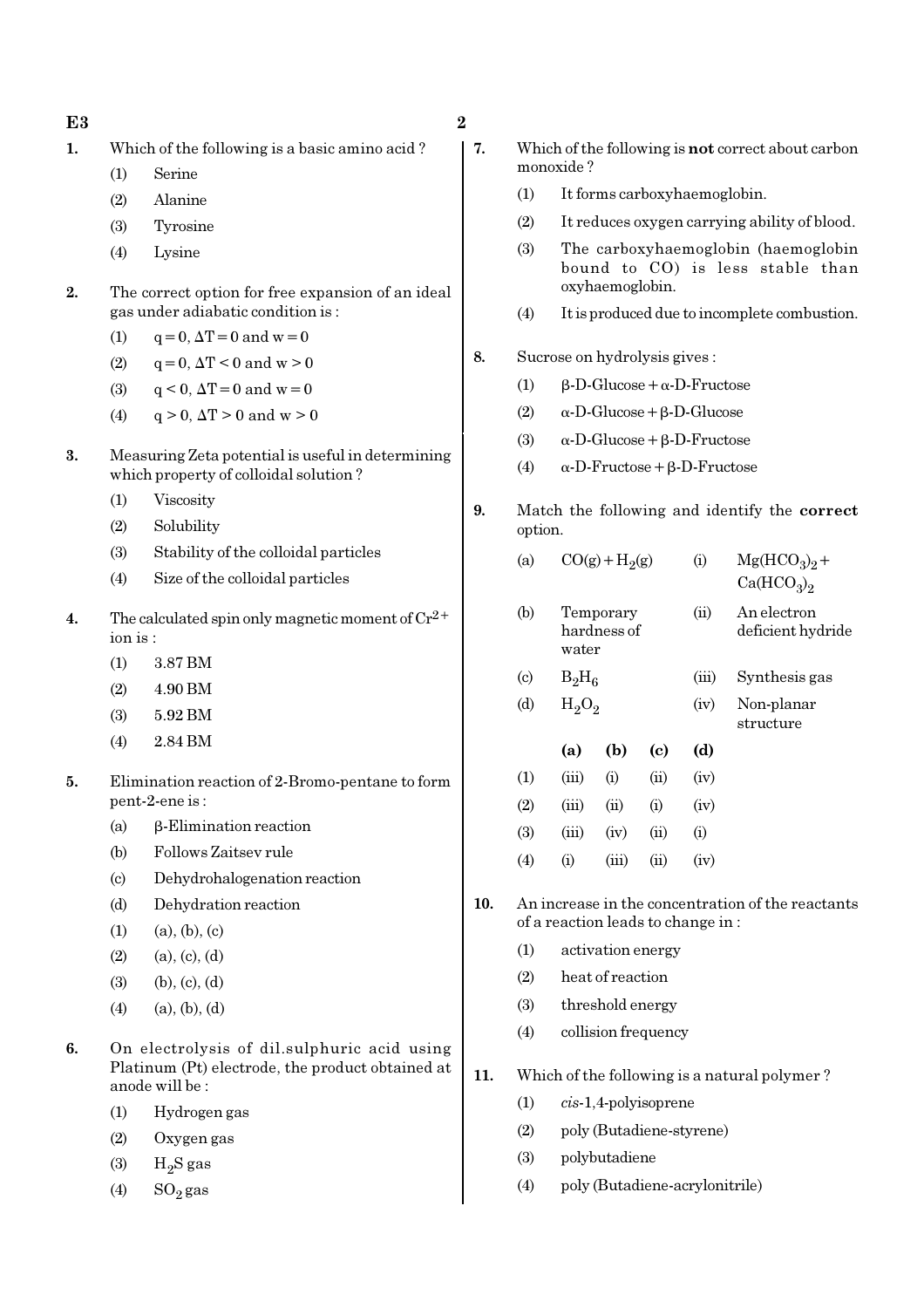- 12. The rate constant for a first order reaction is  $4.606 \times 10^{-3}$  s<sup>-1</sup>. The time required to reduce 2.0 g of the reactant to 0.2 g is :
	- $(1)$  100 s
	- $(2)$  200 s
	- (3) 500 s
	- (4) 1000 s
- 13. Identify the correct statements from the following :
	- (a)  $CO_2(g)$  is used as refrigerant for ice-cream and frozen food.
	- (b) The structure of  $C_{60}$  contains twelve six carbon rings and twenty five carbon rings.
	- (c) ZSM-5, a type of zeolite, is used to convert alcohols into gasoline.
	- (d) CO is colorless and odourless gas.
	- $(1)$   $(a)$ ,  $(b)$  and  $(c)$  only
	- $(2)$  (a) and (c) only
	- $(3)$  (b) and  $(c)$  only
	- $(4)$  (c) and  $(d)$  only
- 14. A mixture of  $N_2$  and Ar gases in a cylinder contains 7 g of  $\mathrm{N}_2$  and 8 g of Ar. If the total pressure of the mixture of the gases in the cylinder is 27 bar, the partial pressure of  $\mathrm{N}_2 \, \mathrm{is}$  :

[Use atomic masses (in g mol<sup>-1</sup>) : N = 14, Ar = 40]

- (1) 9 bar
- (2) 12 bar
- (3) 15 bar
- (4) 18 bar
- 15. Which of the following set of molecules will have zero dipole moment ?
	- (1) Ammonia, beryllium difluoride, water, 1,4-dichlorobenzene
	- (2) Boron trifluoride, hydrogen fluoride, carbon dioxide, 1,3-dichlorobenzene
	- (3) Nitrogen trifluoride, beryllium difluoride, water, 1,3-dichlorobenzene
	- (4) Boron trifluoride, beryllium difluoride, carbon dioxide, 1,4-dichlorobenzene

16. Hydrolysis of sucrose is given by the following reaction.

 $Sucrose+H_2O \rightleftharpoons Glucose+Fructose$ 

If the equilibrium constant (K<sub>c</sub>) is  $2 \times 10^{13}$  at 300 K, the value of  $\Delta_r G^\ominus$  at the same temperature will be :

- (1)  $-8.314 \,\mathrm{J} \,\mathrm{mol}^{-1} \mathrm{K}^{-1} \times 300 \,\mathrm{K} \times \ln(2 \times 10^{13})$
- (2) 8.314 J mol<sup>-1</sup>K<sup>-1</sup> × 300 K × ln(2 × 10<sup>13</sup>)
- (3)  $8.314 \text{ J mol}^{-1}\text{K}^{-1} \times 300 \text{ K} \times \ln(3 \times 10^{13})$
- (4)  $-8.314 \text{ J mol}^{-1} \text{K}^{-1} \times 300 \text{ K} \times \ln(4 \times 10^{13})$
- 17. Anisole on cleavage with HI gives :



- 18. The number of protons, neutrons and electrons in  $^{175}_{71}$ Lu, respectively, are:
	- (1) 71, 104 and 71
	- (2) 104, 71 and 71
	- (3) 71, 71 and 104
	- (4) 175, 104 and 71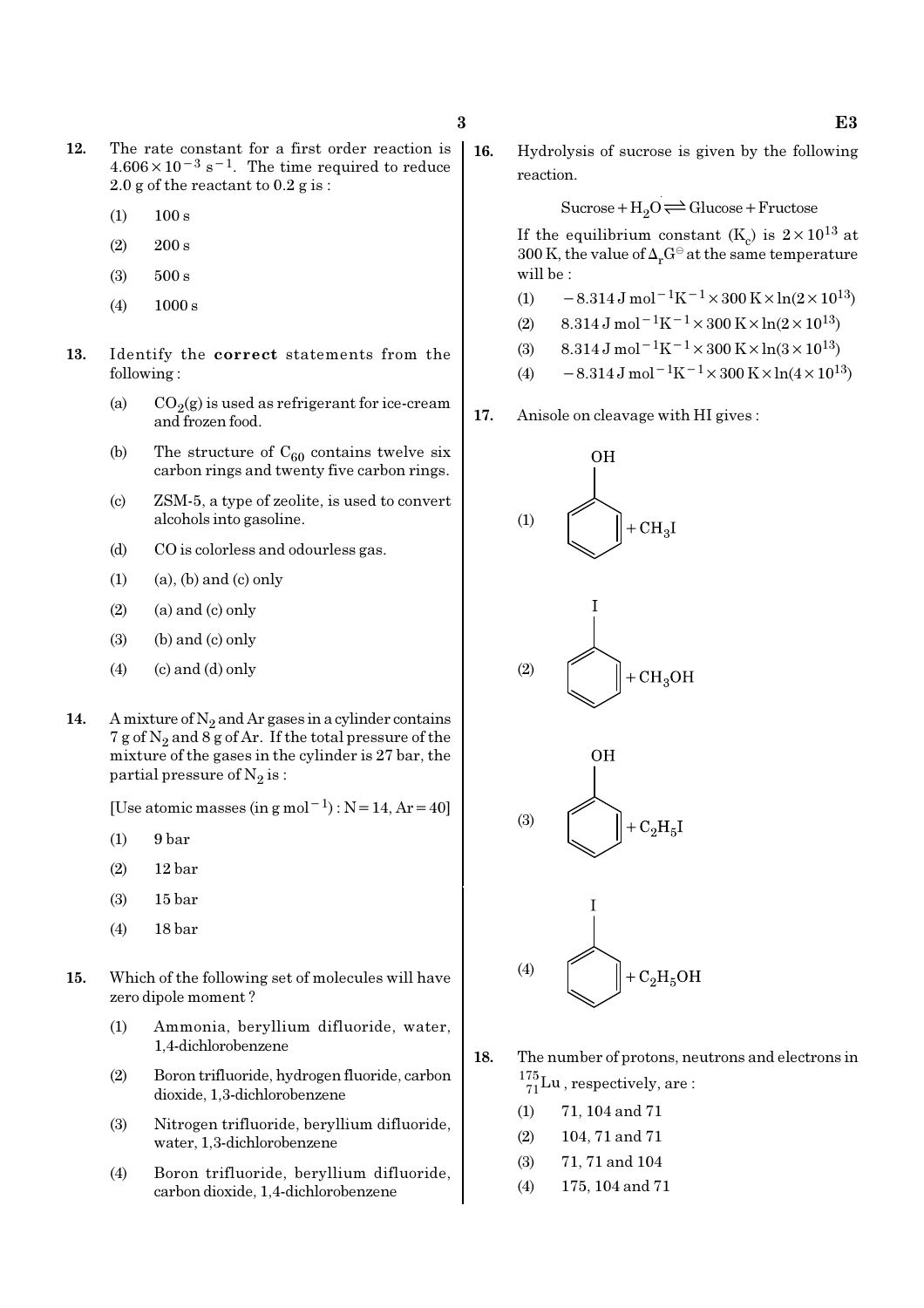- $E3 \hspace{2.5cm} 4$
- 19. Paper chromatography is an example of :
	- (1) Adsorption chromatography
	- (2) Partition chromatography
	- (3) Thin layer chromatography
	- (4) Column chromatography
- 20. Identify the incorrect match.

|     | Name            |       | <b>IUPAC Official Name</b> |  |  |  |  |  |
|-----|-----------------|-------|----------------------------|--|--|--|--|--|
| (a) | Unnilunium      | (i)   | Mendelevium                |  |  |  |  |  |
| (b) | Unniltrium      |       | (ii) Lawrencium            |  |  |  |  |  |
| (c) | Unnilhexium     | (iii) | Seaborgium                 |  |  |  |  |  |
| (d) | Unununnium      | (iv)  | Darmstadtium               |  |  |  |  |  |
| (1) | (a), (i)        |       |                            |  |  |  |  |  |
| (2) | $(b)$ , $(ii)$  |       |                            |  |  |  |  |  |
| (3) | $(c)$ , $(iii)$ |       |                            |  |  |  |  |  |
| (4) | $(d)$ , $(iv)$  |       |                            |  |  |  |  |  |

- 21. Which one of the followings has maximum number of atoms ?
	- (1)  $1 g \text{ of } Ag(s)$  [Atomic mass of Ag = 108]
	- (2) 1 g of  $Mg(s)$  [Atomic mass of  $Mg = 24$ ]
	- (3) 1 g of  $O_2(g)$  [Atomic mass of O = 16]
	- (4) 1 g of Li(s) [Atomic mass of Li = 7]
- 22. A tertiary butyl carbocation is more stable than a secondary butyl carbocation because of which of the following ?
	- (1)  $-I$  effect of  $-CH_3$  groups
	- (2) + R effect of  $-CH_3$  groups
	- (3)  $-$  R effect of  $-$  CH<sub>3</sub> groups
	- (4) Hyperconjugation

23. Which of the following amine will give the carbylamine test ?



- 24. Which of the following alkane cannot be made in good yield by Wurtz reaction ?
	- (1) n-Hexane
	- (2) 2,3-Dimethylbutane
	- (3) n-Heptane
	- (4) n-Butane
- 25. The mixture which shows positive deviation from Raoult's law is :
	- (1) Ethanol+Acetone
	- (2) Benzene+Toluene
	- (3) Acetone+Chloroform
	- (4) Chloroethane+Bromoethane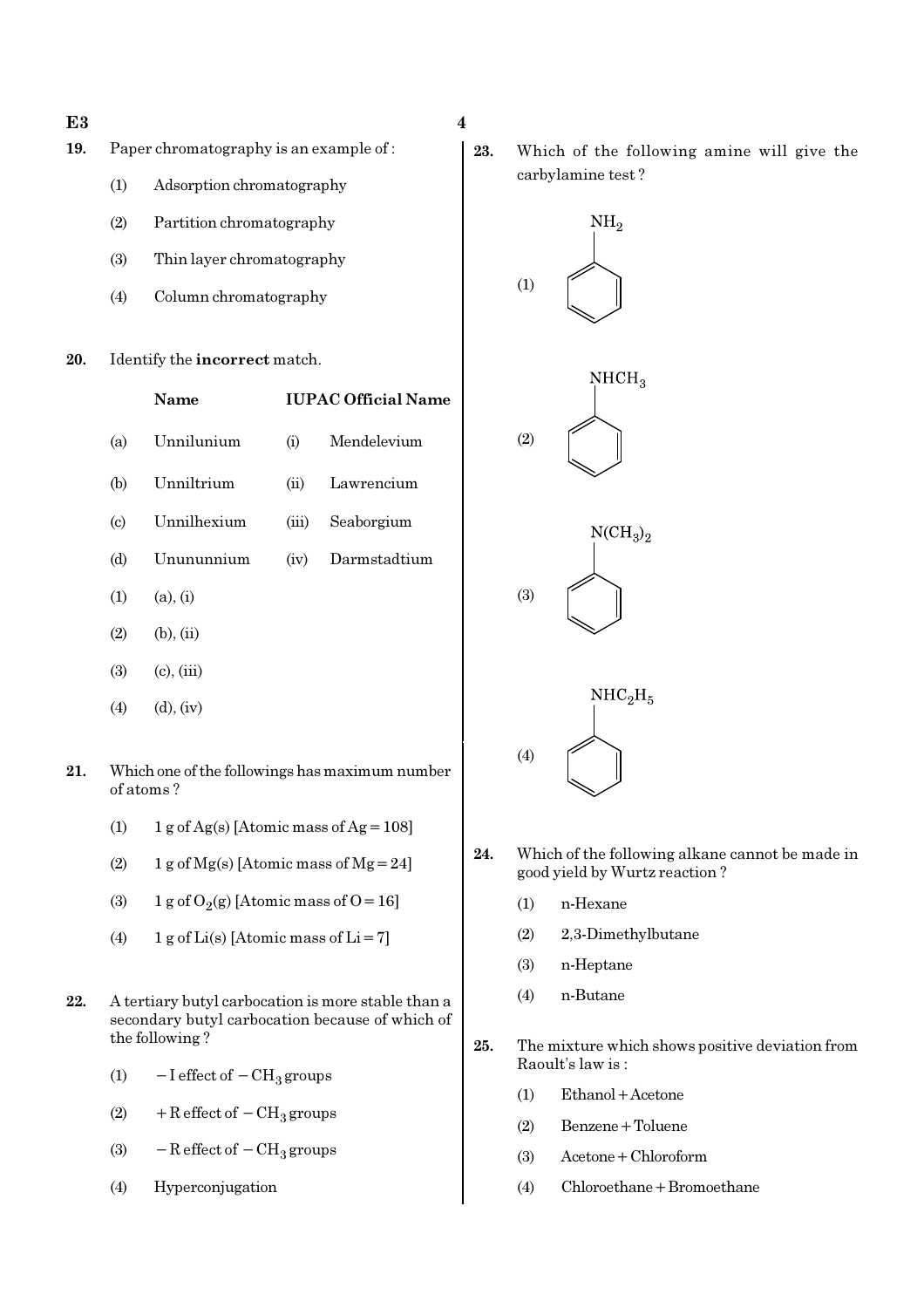- 26. Reaction between benzaldehyde and acetophenone in presence of dilute NaOH is known as :
	- (1) Aldol condensation
	- (2) Cannizzaro's reaction
	- (3) Cross Cannizzaro's reaction
	- (4) Cross Aldol condensation
- 27. Which of the following is the correct order of increasing field strength of ligands to form coordination compounds ?
	- (1)  $\text{SCN}^-$  < F<sup>-</sup> < C<sub>2</sub>O<sub>4</sub><sup>2</sup><sup>-</sup> < CN<sup>-</sup>
	- (2)  $\text{SCN}^-$  < F<sup>-</sup> < CN<sup>-</sup> < C<sub>2</sub>O<sub>4</sub><sup>2</sup>
	- (3)  $F^- < \text{SCN}^- < C_2 O_4^{2-} < \text{CN}^-$
	- (4)  $\text{CN}^- \leq C_2 O_4^{2-} \leq \text{SCN}^- \leq \text{F}^-$
- 28. Which of the following is a cationic detergent ?
	- (1) Sodium lauryl sulphate
	- (2) Sodium stearate
	- (3) Cetyltrimethyl ammonium bromide
	- (4) Sodium dodecylbenzene sulphonate
- 29. Reaction between acetone and methylmagnesium chloride followed by hydrolysis will give :
	- (1) Isopropyl alcohol
	- (2) Sec. butyl alcohol
	- (3) Tert. butyl alcohol
	- (4) Isobutyl alcohol
- 30. Urea reacts with water to form A which will decompose to form B. B when passed through  $Cu^{2+}$  (aq), deep blue colour solution C is formed. What is the formula of C from the following ?
	- $(1)$   $CuSO<sub>4</sub>$
	- (2)  $[Cu(NH_3)_4]^{2+}$
	- $\text{Cu(OH)}_{2}$
	- (4)  $CuCO<sub>3</sub>·Cu(OH)<sub>2</sub>$
- 31. The number of Faradays(F) required to produce  $20$  g of calcium from molten CaCl $_2$  (Atomic mass of Ca=40 g mol<sup>-1</sup>) is :
	- $(1) 1$
	- $(2)$  2
	- (3) 3
	- $(4)$  4
- **32.** For the reaction,  $2Cl(g) \rightarrow Cl_2(g)$ , the **correct** option is :
	- (1)  $\Delta_r H > 0$  and  $\Delta_r S > 0$
	- (2)  $\Delta_r H > 0$  and  $\Delta_r S < 0$
	- (3)  $\Delta_r H \leq 0$  and  $\Delta_r S \geq 0$
	- (4)  $\Delta_r H < 0$  and  $\Delta_r S < 0$
- **33.** Find out the solubility of  $Ni(OH)_2$  in 0.1 M NaOH. Given that the ionic product of  $\mathrm{Ni(OH)}_{2}$  is  $2 \times 10^{-15}$ .
	- $(1)$  2×10<sup>-13</sup> M
	- $(2)$  2×10<sup>-8</sup> M
	- (3)  $1 \times 10^{-13}$  M
	- (4)  $1 \times 10^8$  M
- **34.** The freezing point depression constant  $(K_f)$  of benzene is  $5.12 \text{ K}$  kg mol<sup>-1</sup>. The freezing point depression for the solution of molality 0.078 m containing a non-electrolyte solute in benzene is (rounded off upto two decimal places) :
	- $(1)$  0.20 K
	- $(2)$  0.80 K
	- (3) 0.40 K
	- (4) 0.60 K
- 35. Identify the incorrect statement.
	- (1)  $Cr^{2+}(d^4)$  is a stronger reducing agent than  $Fe^{2+}(d^6)$  in water.
	- (2) The transition metals and their compounds are known for their catalytic activity due to their ability to adopt multiple oxidation states and to form complexes.
	- (3) Interstitial compounds are those that are formed when small atoms like H, C or N are trapped inside the crystal lattices of metals.
	- (4) The oxidation states of chromium in  $CrO_4^{2-}$

and  $Cr_2O_7^{2-}$  are not the same.

- 36. An element has a body centered cubic (bcc) structure with a cell edge of 288 pm. The atomic radius is :
	- (1)  $\frac{\sqrt{3}}{4} \times 288 \text{ pm}$ (2)  $\frac{\sqrt{2}}{4} \times 288 \text{ pm}$ (3)  $\frac{4}{\sqrt{2}} \times 288 \text{ pm}$ 3
	- (4)  $\frac{4}{\sqrt{2}} \times 288 \text{ pm}$ 2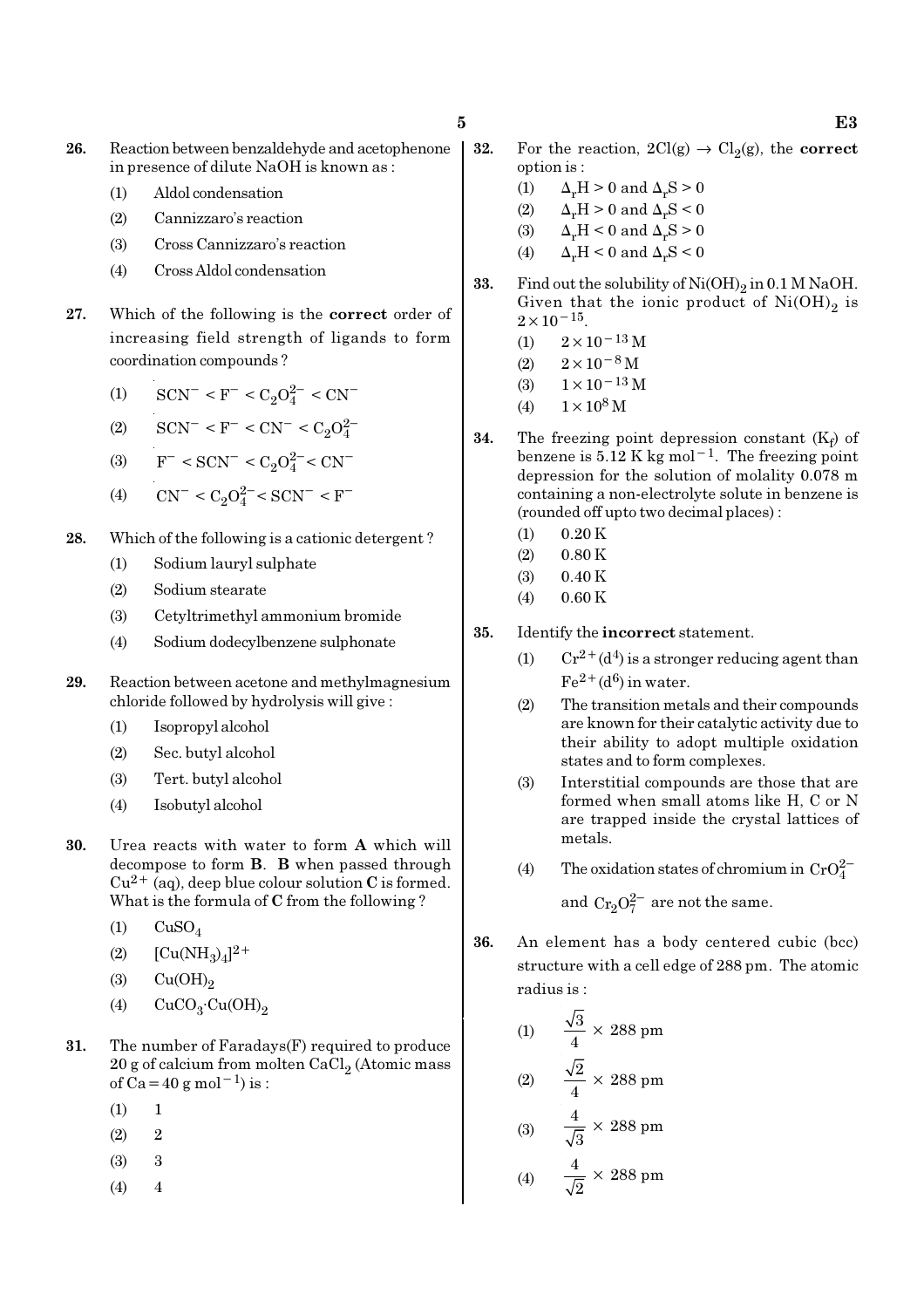- 37. Identify a molecule which does not exist.
	- $(1)$  He<sub>2</sub>
	- $(2)$   $Li<sub>2</sub>$
	- (3)  $C_2$
	- (4)  $O_2$
- 38. Which of the following oxoacid of sulphur has −O−O− linkage ?
	- (1)  $H_2SO_3$ , sulphurous acid
	- (2)  $H_2SO_4$ , sulphuric acid
	- (3)  $H_2S_2O_8$ , peroxodisulphuric acid
	- (4)  $H_2S_2O_7$ , pyrosulphuric acid
- 39. An alkene on ozonolysis gives methanal as one of the product. Its structure is :









| 40. |                            |                                | HCl was passed through a solution of $CaCl2$ , MgCl <sub>2</sub><br>and NaCl. Which of the following compound(s)<br>$crystalise(s)$ ? |                |                                                                                                                                                   |  |  |  |  |  |  |
|-----|----------------------------|--------------------------------|---------------------------------------------------------------------------------------------------------------------------------------|----------------|---------------------------------------------------------------------------------------------------------------------------------------------------|--|--|--|--|--|--|
|     | (1)                        |                                | Both $MgCl2$ and $CaCl2$                                                                                                              |                |                                                                                                                                                   |  |  |  |  |  |  |
|     | (2)                        |                                | Only NaCl                                                                                                                             |                |                                                                                                                                                   |  |  |  |  |  |  |
|     |                            |                                | (3) Only $MgCl2$                                                                                                                      |                |                                                                                                                                                   |  |  |  |  |  |  |
|     | (4)                        |                                |                                                                                                                                       |                | NaCl, $MgCl2$ and $CaCl2$                                                                                                                         |  |  |  |  |  |  |
| 41. |                            | Match the following:           |                                                                                                                                       |                |                                                                                                                                                   |  |  |  |  |  |  |
|     |                            | Oxide                          |                                                                                                                                       |                | Nature                                                                                                                                            |  |  |  |  |  |  |
|     | (a)                        | $\rm CO$                       |                                                                                                                                       | (i)            | Basic                                                                                                                                             |  |  |  |  |  |  |
|     | (b)                        | BaO                            |                                                                                                                                       |                | (ii) Neutral                                                                                                                                      |  |  |  |  |  |  |
|     | $\left( \mathrm{c}\right)$ | $\text{Al}_2\text{O}_3$        |                                                                                                                                       |                | (iii) Acidic                                                                                                                                      |  |  |  |  |  |  |
|     | (d)                        | Cl <sub>2</sub> O <sub>7</sub> |                                                                                                                                       |                | (iv) Amphoteric                                                                                                                                   |  |  |  |  |  |  |
|     |                            |                                |                                                                                                                                       |                | Which of the following is correct option?                                                                                                         |  |  |  |  |  |  |
|     |                            | (a)                            | (b)                                                                                                                                   | (c)            | (d)                                                                                                                                               |  |  |  |  |  |  |
|     | (1)                        | (i)                            | (ii)                                                                                                                                  | (iii)          | (iv)                                                                                                                                              |  |  |  |  |  |  |
|     | (2)                        | (ii)                           | (i)                                                                                                                                   | (iv)           | (iii)                                                                                                                                             |  |  |  |  |  |  |
|     | (3)                        |                                | $(iii)$ $(iv)$ $(i)$                                                                                                                  |                | (ii)                                                                                                                                              |  |  |  |  |  |  |
|     | (4)                        | (iv)                           |                                                                                                                                       | $(iii)$ $(ii)$ | (i)                                                                                                                                               |  |  |  |  |  |  |
| 42. |                            | transmission of nerve signals. |                                                                                                                                       |                | The following metal ion activates many enzymes,<br>participates in the oxidation of glucose to produce<br>ATP and with Na, is responsible for the |  |  |  |  |  |  |
|     | (1)                        | Iron                           |                                                                                                                                       |                |                                                                                                                                                   |  |  |  |  |  |  |
|     | (2)                        | Copper                         |                                                                                                                                       |                |                                                                                                                                                   |  |  |  |  |  |  |
|     | (3)                        | Calcium                        |                                                                                                                                       |                |                                                                                                                                                   |  |  |  |  |  |  |
|     | (4)                        |                                | Potassium                                                                                                                             |                |                                                                                                                                                   |  |  |  |  |  |  |
| 43. |                            | in the following reaction?     |                                                                                                                                       |                | What is the change in oxidation number of carbon                                                                                                  |  |  |  |  |  |  |
|     |                            |                                |                                                                                                                                       |                | $\text{CH}_4(g) + 4\text{Cl}_2(g) \rightarrow \text{CCl}_4(l) + 4\text{HCl}(g)$                                                                   |  |  |  |  |  |  |
|     | (1)                        |                                | $+4$ to $+4$                                                                                                                          |                |                                                                                                                                                   |  |  |  |  |  |  |
|     | (2)                        | $0$ to $+4$                    |                                                                                                                                       |                |                                                                                                                                                   |  |  |  |  |  |  |

- (3)  $-4$  to  $+4$
- (4)  $0 \text{ to } -4$
- 44. Identify the correct statement from the following :
	- (1) Wrought iron is impure iron with 4% carbon.
	- (2) Blister copper has blistered appearance due to evolution of CO<sub>2</sub>.
	- (3) Vapour phase refining is carried out for Nickel by Van Arkel method.
	- (4) Pig iron can be moulded into a variety of shapes.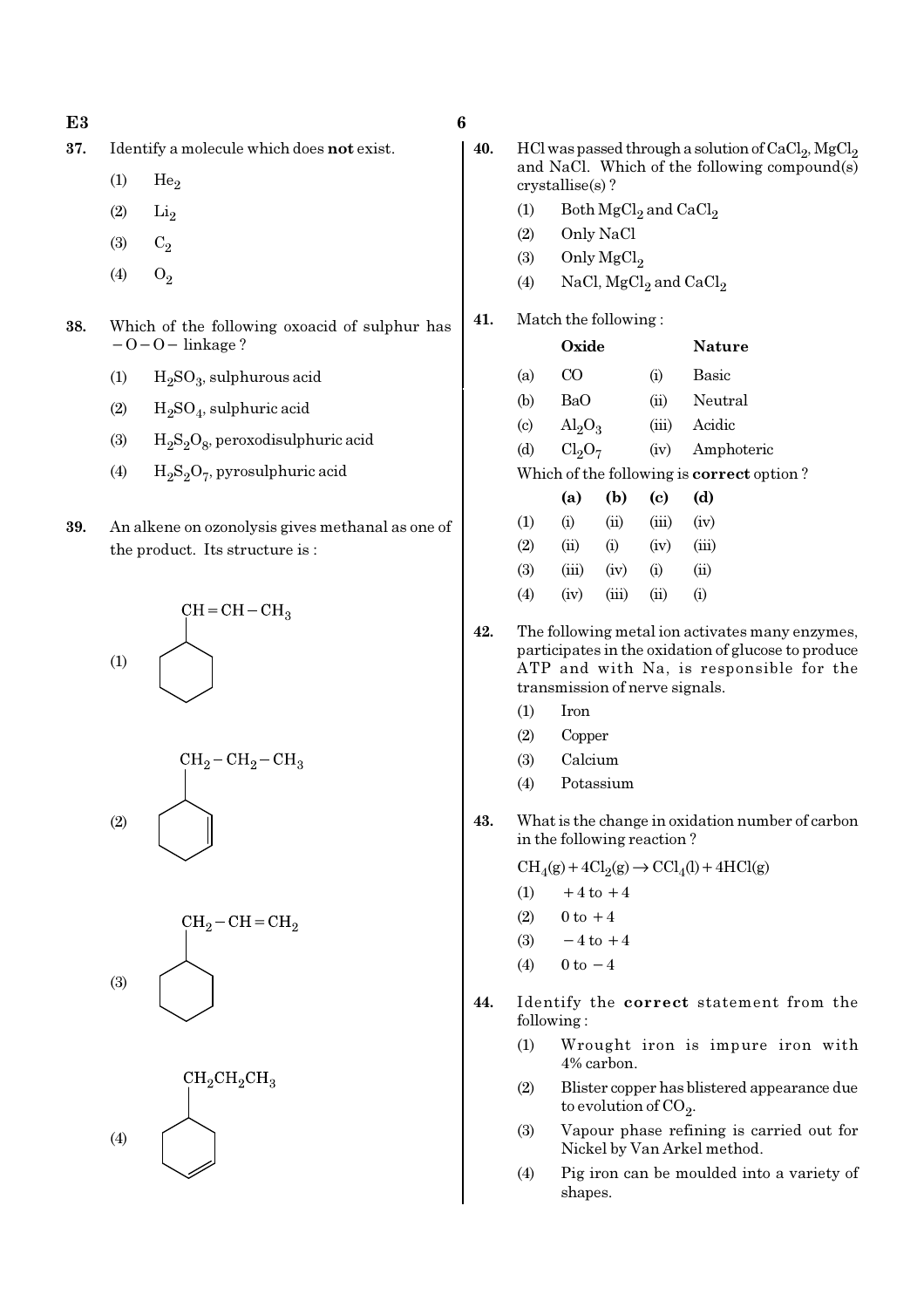45. Identify compound X in the following sequence of reactions :

# $CH<sub>3</sub>$ **CHO**  $Cl<sub>2</sub>/h\nu$  $H<sub>2</sub>$ O





 $CHCl<sub>2</sub>$ (3)

 $\overline{\text{CCl}_3}$ (4)

- 46. Which of the following regions of the globe exhibits highest species diversity ?
	- (1) Western Ghats of India
	- (2) Madagascar
	- (3) Himalayas
	- (4) Amazon forests
- 47. In water hyacinth and water lily, pollination takes place by :
	- (1) insects or wind
	- (2) water currents only
	- (3) wind and water
	- (4) insects and water
- 48. The enzyme enterokinase helps in conversion of :
	- (1) protein into polypeptides
	- (2) trypsinogen into trypsin
	- (3) caseinogen into casein
	- (4) pepsinogen into pepsin
- 49. Presence of which of the following conditions in urine are indicative of Diabetes Mellitus ?
	- (1) Uremia and Ketonuria
	- (2) Uremia and Renal Calculi
	- (3) Ketonuria and Glycosuria
	- (4) Renal calculi and Hyperglycaemia
- 50. Experimental verification of the chromosomal theory of inheritance was done by :
	- (1) Mendel
	- (2) Sutton
	- (3) Boveri
	- (4) Morgan
- 51. Which of the following is not an attribute of a population ?
	- (1) Sex ratio
	- (2) Natality
	- (3) Mortality
	- (4) Species interaction
- 52. Goblet cells of alimentary canal are modified from :
	- (1) Squamous epithelial cells
	- (2) Columnar epithelial cells
	- (3) Chondrocytes
	- (4) Compound epithelial cells
- 53. Floridean starch has structure similar to :
	- (1) Starch and cellulose
	- (2) Amylopectin and glycogen
	- (3) Mannitol and algin
	- (4) Laminarin and cellulose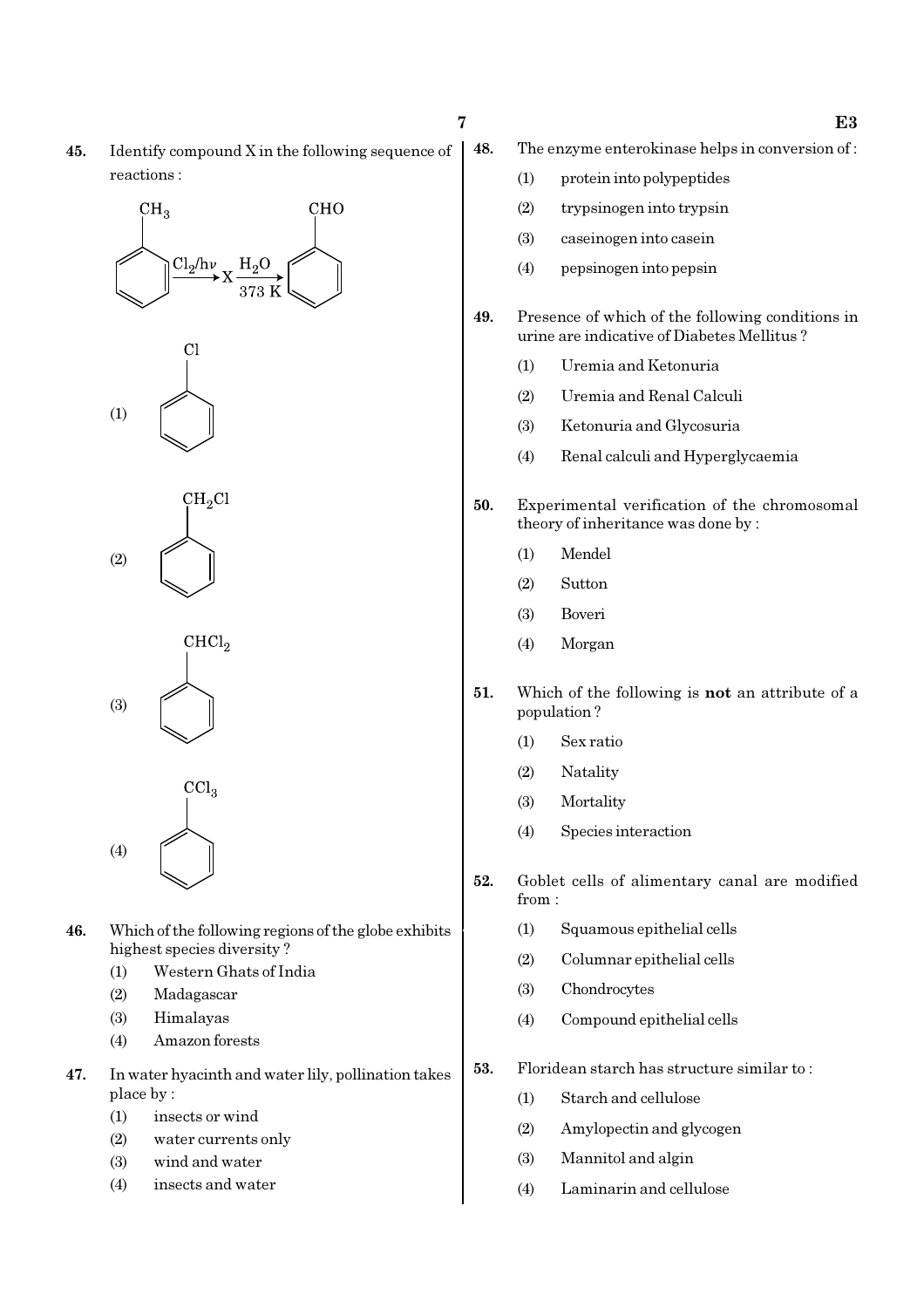- 54. Identify the correct statement with reference to human digestive system.
	- (1) Ileum opens into small intestine.
	- (2) Serosa is the innermost layer of the alimentary canal.
	- (3) Ileum is a highly coiled part.
	- (4) Vermiform appendix arises from duodenum.
- 55. Secondary metabolites such as nicotine, strychnine and caffeine are produced by plants for their :
	- (1) Nutritive value
	- (2) Growth response
	- (3) Defence action
	- (4) Effect on reproduction
- 56. From his experiments, S.L. Miller produced amino acids by mixing the following in a closed flask :
	- (1)  $\mathrm{CH}_4, \mathrm{H}_2, \mathrm{NH}_3$  and water vapor at 800°C
	- (2)  $\mathrm{CH}_3, \mathrm{H}_2, \mathrm{NH}_4$  and water vapor at 800°C
	- (3)  $\mathrm{CH}_4, \mathrm{H}_2, \mathrm{NH}_3$  and water vapor at 600°C
	- (4) CH<sub>3</sub>, H<sub>2</sub>, NH<sub>3</sub> and water vapor at  $600^{\circ}$ C
- 57. Identify the incorrect statement.
	- (1) Heart wood does not conduct water but gives mechanical support.
	- (2) Sapwood is involved in conduction of water and minerals from root to leaf.
	- (3) Sapwood is the innermost secondary xylem and is lighter in colour.
	- (4) Due to deposition of tannins, resins, oils etc., heart wood is dark in colour.
- 58. Name the plant growth regulator which upon spraying on sugarcane crop, increases the length of stem, thus increasing the yield of sugarcane crop.
	- (1) Cytokinin
	- (2) Gibberellin
	- (3) Ethylene
	- (4) Abscisic acid
- 59. The first phase of translation is :
	- (1) Binding of mRNA to ribosome
	- (2) Recognition of DNA molecule
	- (3) Aminoacylation of tRNA
	- (4) Recognition of an anti-codon
- 60. Embryological support for evolution was disapproved by :
	- (1) Karl Ernst von Baer
	- (2) Alfred Wallace
	- (3) Charles Darwin
	- (4) Oparin
- 61. Dissolution of the synaptonemal complex occurs during :
	- (1) Pachytene
	- (2) Zygotene
	- (3) Diplotene
	- (4) Leptotene
- 62. Meiotic division of the secondary oocyte is completed :
	- (1) Prior to ovulation
	- (2) At the time of copulation
	- (3) After zygote formation
	- (4) At the time of fusion of a sperm with an ovum
- 63. Which of the following pairs is of unicellular algae ?
	- (1) Laminaria and Sargassum
	- (2) Gelidium and Gracilaria
	- (3) Anabaena and Volvox
	- (4) Chlorella and Spirulina
- 64. Identify the substances having glycosidic bond and peptide bond, respectively in their structure :
	- (1) Chitin, cholesterol
	- (2) Glycerol, trypsin
	- (3) Cellulose, lecithin
	- (4) Inulin, insulin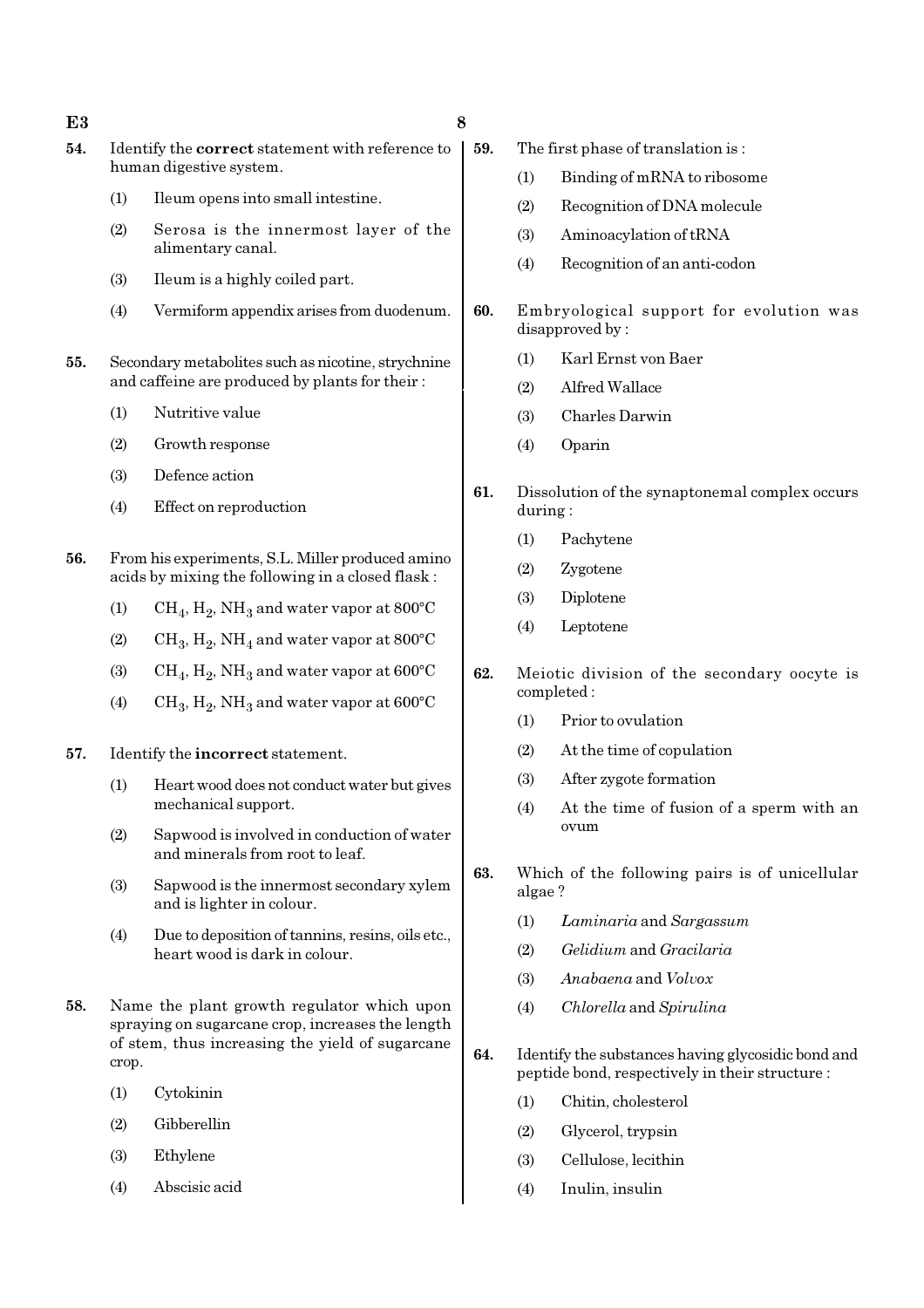- (1) Salvinia
- (2) Pteris
- (3) Marchantia
- (4) Equisetum
- 66. The roots that originate from the base of the stem are :
	- (1) Fibrous roots
	- (2) Primary roots
	- (3) Prop roots
	- (4) Lateral roots

67. The ovary is half inferior in :

- (1) Brinjal
- (2) Mustard
- (3) Sunflower
- (4) Plum
- 68. Match the following columns and select the correct option.

|                             |               | Column - I      |      |       | Column - II        |  |  |  |
|-----------------------------|---------------|-----------------|------|-------|--------------------|--|--|--|
| (a)                         |               | Organ of Corti  |      | (i)   | Connects middle    |  |  |  |
|                             |               |                 |      |       | ear and pharynx    |  |  |  |
| (b)                         | Cochlea       |                 |      | (ii)  | Coiled part of the |  |  |  |
|                             |               |                 |      |       | labyrinth          |  |  |  |
| $\left( \mathrm{c} \right)$ |               | Eustachian tube |      |       | Attached to the    |  |  |  |
|                             |               |                 |      |       | oval window        |  |  |  |
| (d)                         | <b>Stapes</b> |                 |      | (iv)  | Located on the     |  |  |  |
|                             |               |                 |      |       | basilar            |  |  |  |
|                             |               |                 |      |       | membrane           |  |  |  |
|                             | (a)           | (b)             | (c)  | (d)   |                    |  |  |  |
| (1)                         | (ii)          | (iii)           | (i)  | (iv)  |                    |  |  |  |
| (2)                         | (iii)         | (i)             | (iv) | (ii)  |                    |  |  |  |
| (3)                         | (iv)          | (ii)            | (i)  | (iii) |                    |  |  |  |
| (4)                         | (i)           | $\sin$          | (iv) | (iii) |                    |  |  |  |

- 69. Identify the wrong statement with reference to immunity.
	- (1) When exposed to antigen (living or dead) antibodies are produced in the host's body. It is called "Active immunity".
	- (2) When ready-made antibodies are directly given, it is called "Passive immunity".
	- (3) Active immunity is quick and gives full response.
	- (4) Foetus receives some antibodies from mother, it is an example for passive immunity.
- - 70. Some dividing cells exit the cell cycle and enter vegetative inactive stage. This is called quiescent stage  $(G_0)$ . This process occurs at the end of :
		- (1) M phase
		- $(2)$  G<sub>1</sub> phase
		- (3) S phase
		- (4)  $G_2$  phase
	- 71. Select the correct statement.
		- (1) Glucocorticoids stimulate gluconeogenesis.
		- (2) Glucagon is associated with hypoglycemia.
		- (3) Insulin acts on pancreatic cells and adipocytes.
		- (4) Insulin is associated with hyperglycemia.
	- 72. Match the following diseases with the causative organism and select the correct option.

|                           |         | Column - I | Column - II                |       |             |
|---------------------------|---------|------------|----------------------------|-------|-------------|
| (a)                       | Typhoid |            |                            | (i)   | Wuchereria  |
| (b)                       |         | Pneumonia  |                            | (ii)  | Plasmodium  |
| $\left( \text{c} \right)$ |         | Filariasis |                            |       | Salmonella  |
| (d)                       |         | Malaria    |                            |       | Haemophilus |
|                           |         |            |                            |       |             |
|                           | (a)     | (b)        | $\left( \mathrm{c}\right)$ | (d)   |             |
| (1)                       | (i)     | (iii)      | (ii)                       | (iv)  |             |
| (2)                       | (iii)   | (iv)       | (i)                        | (ii)  |             |
| (3)                       | (ii)    | (i)        | (iii)                      | (iv)  |             |
| (4)                       | (iv)    | (i)        | (ii)                       | (iii) |             |

#### 73. Select the correct match.

| (1) | Haemophilia           | Y linked                                       |
|-----|-----------------------|------------------------------------------------|
| (2) | Phenylketonuria       | Autosomal<br>dominant trait                    |
| (3) | Sickle cell anaemia - | Autosomal<br>recessive trait,<br>chromosome-11 |
| (4) | Thalassemia           | X linked                                       |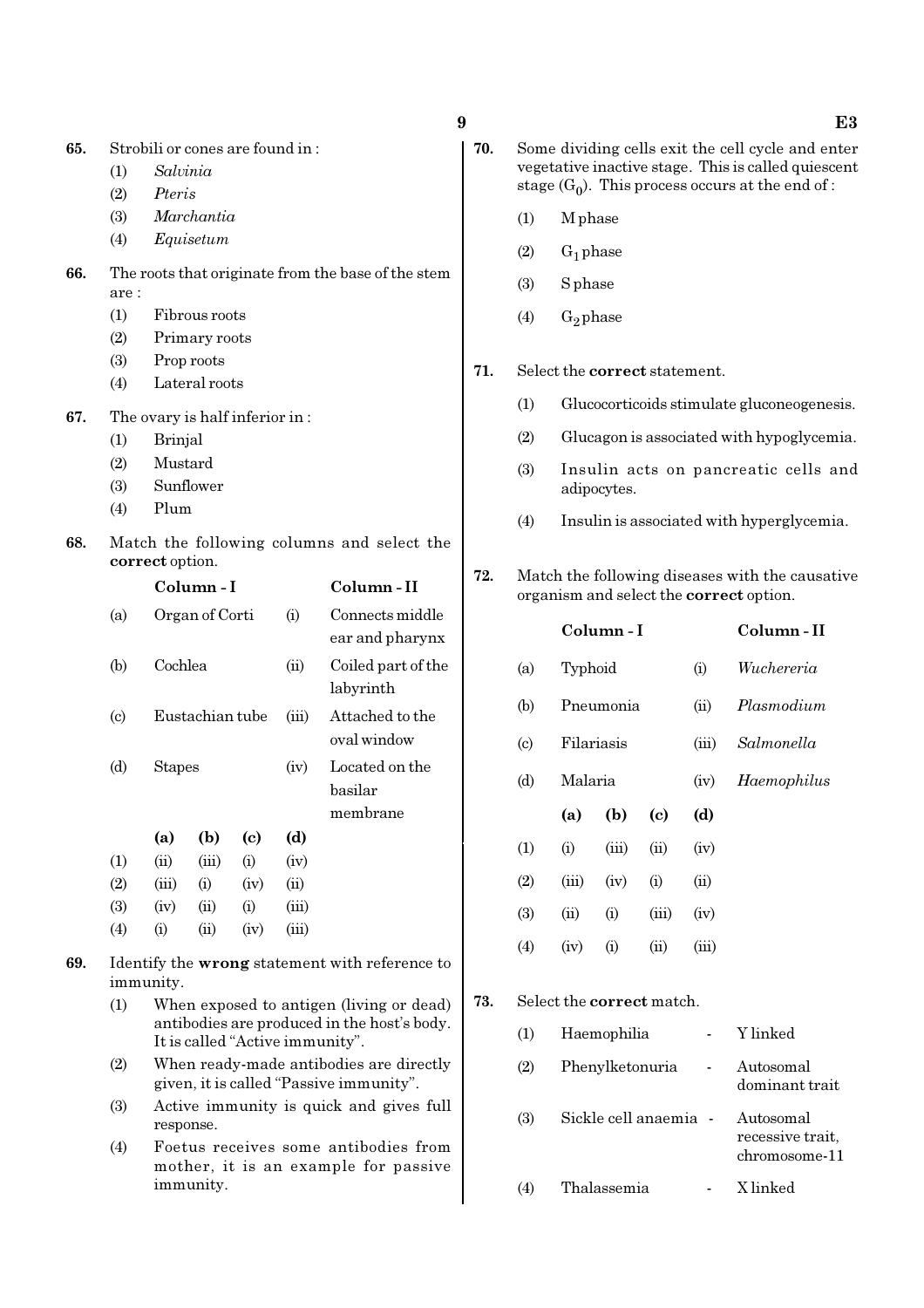#### $E3$  and  $10$

- 74. Which is the important site of formation of glycoproteins and glycolipids in eukaryotic cells ?
	- (1) Endoplasmic reticulum
	- (2) Peroxisomes
	- (3) Golgi bodies
	- (4) Polysomes
- 75. In relation to Gross primary productivity and Net primary productivity of an ecosystem, which one of the following statements is correct ?
	- (1) Gross primary productivity is always less than net primary productivity.
	- (2) Gross primary productivity is always more than net primary productivity.
	- (3) Gross primary productivity and Net primary productivity are one and same.
	- (4) There is no relationship between Gross primary productivity and Net primary productivity.
- 76. Which of the following would help in prevention of diuresis ?
	- (1) More water reabsorption due to undersecretion of ADH
	- (2) Reabsorption of Na<sup>+</sup> and water from renal tubules due to aldosterone
	- (3) Atrial natriuretic factor causes vasoconstriction
	- (4) Decrease in secretion of renin by JG cells
- 77. Identify the correct statement with regard to  $G_1$  phase (Gap 1) of interphase.
	- (1) DNA synthesis or replication takes place.
	- (2) Reorganisation of all cell components takes place.
	- (3) Cell is metabolically active, grows but does not replicate its DNA.
	- (4) Nuclear Division takes place.
- 78. Which of the following refer to correct example(s) of organisms which have evolved due to changes in environment brought about by anthropogenic action ?
	- (a) Darwin's Finches of Galapagos islands.
	- (b) Herbicide resistant weeds.
	- (c) Drug resistant eukaryotes.
	- (d) Man-created breeds of domesticated animals like dogs.
	- $(1)$  only  $(a)$
	- $(2)$  (a) and  $(c)$
	- $(3)$  (b),  $(c)$  and  $(d)$
	- (4) only (d)
- 79. The plant parts which consist of two generations one within the other :
	- (a) Pollen grains inside the anther
	- (b) Germinated pollen grain with two male gametes
	- (c) Seed inside the fruit
	- (d) Embryo sac inside the ovule
	- $(1)$   $(a)$  only
	- $(2)$   $(a)$ ,  $(b)$  and  $(c)$
	- $(3)$   $(2)$  and  $(d)$
	- $(4)$  (a) and  $(d)$
- 80. Match the trophic levels with their correct species examples in grassland ecosystem.
	- (a) Fourth trophic level (i) Crow
	- (b) Second trophic level (ii) Vulture
	- (c) First trophic level (iii) Rabbit
	- (d) Third trophic level (iv) Grass
	- Select the correct option :

|            | (a)   | (b)            | (c)  | (d)      |
|------------|-------|----------------|------|----------|
| $\rm(1)$   | (ii)  | (iii)          | (iv) | $\rm(i)$ |
| (2)        | (iii) | $\overline{u}$ | (i)  | (iv)     |
| <b>(3)</b> | (iv)  | (iii)          | (ii) | $\rm(i)$ |

- (4) (i) (ii) (iii) (iv)
- 81. The QRS complex in a standard ECG represents :
	- (1) Repolarisation of auricles
	- (2) Depolarisation of auricles
	- (3) Depolarisation of ventricles
	- (4) Repolarisation of ventricles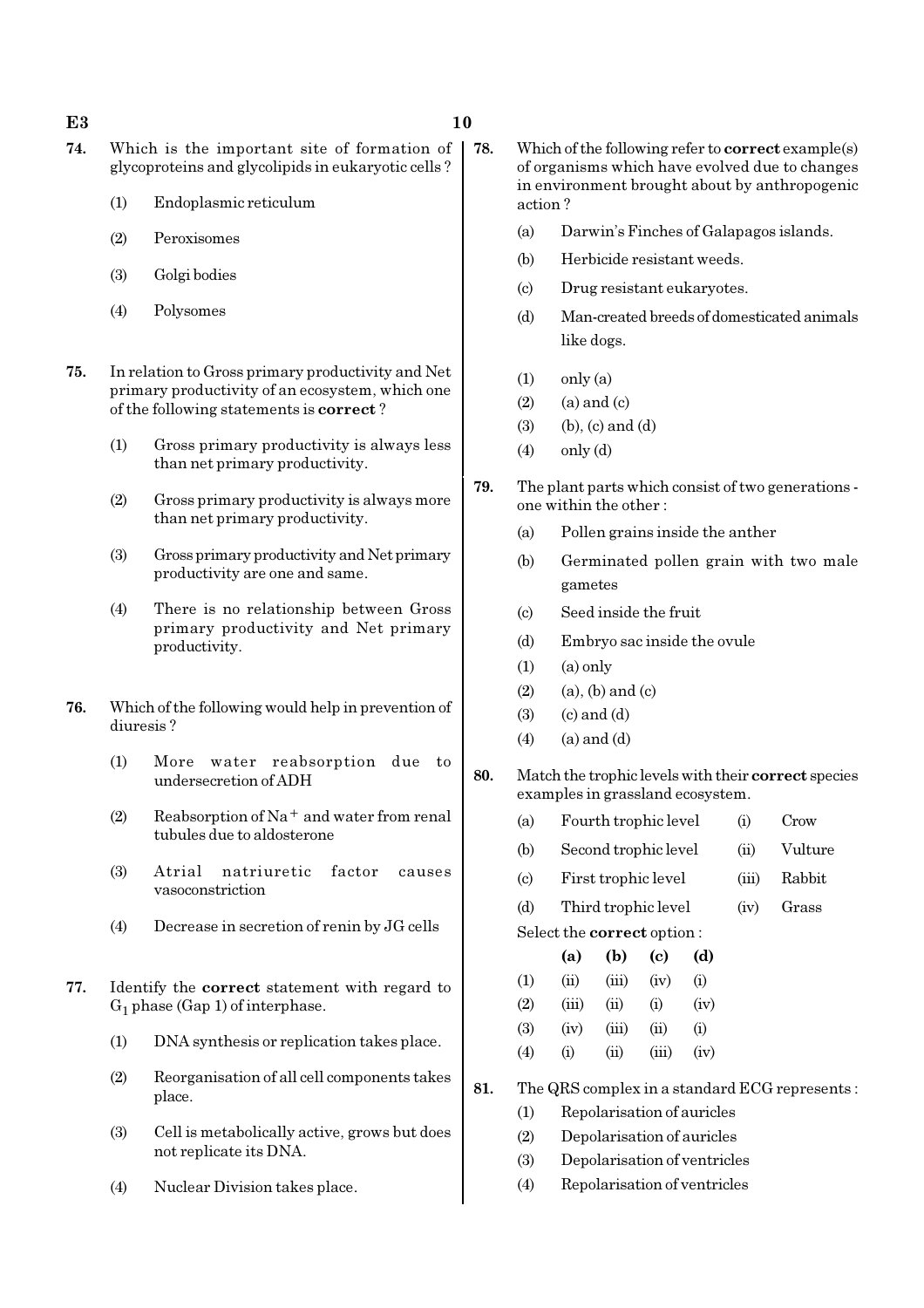- 82. The process responsible for facilitating loss of water in liquid form from the tip of grass blades at night and in early morning is :
	- (1) Transpiration
	- (2) Root pressure
	- (3) Imbibition
	- (4) Plasmolysis
- 83. According to Robert May, the global species diversity is about :
	- (1) 1.5 million
	- (2) 20 million
	- (3) 50 million
	- (4) 7 million
- 84. In gel electrophoresis, separated DNA fragments can be visualized with the help of :
	- (1) Acetocarmine in bright blue light
	- (2) Ethidium bromide in UV radiation
	- (3) Acetocarmine in UV radiation
	- (4) Ethidium bromide in infrared radiation

### 85. Match the following concerning essential elements and their functions in plants :

- (a) Iron (i) Photolysis of water
- (b) Zinc (ii) Pollen germination
- (c) Boron (iii) Required for chlorophyll biosynthesis
- (d) Manganese (iv) IAA biosynthesis

Select the correct option :

|                   | (a)   | (b)   | (c)  | (d)   |
|-------------------|-------|-------|------|-------|
| $\left(1\right)$  | (ii)  | (i)   | (iv) | (iii) |
| (2)               | (iv)  | (iii) | (ii) | (i)   |
| (3)               | (iii) | (iv)  | (ii) | (i)   |
| $\left( 4\right)$ | (iv)  | (i)   | (ii) | (iii) |

- 86. Flippers of Penguins and Dolphins are examples of :
	- (1) Adaptive radiation
	- (2) Convergent evolution
	- (3) Industrial melanism
	- (4) Natural selection
- 87. If the distance between two consecutive base pairs is 0.34 nm and the total number of base pairs of a DNA double helix in a typical mammalian cell is  $6.6 \times 10^9$  bp, then the length of the DNA is approximately :
	- (1) 2.0 meters
	- (2) 2.5 meters
	- (3) 2.2 meters
	- (4) 2.7 meters
- 88. Match the following columns and select the correct option.

|     |                             |         | Column-I             |                            | Column-II                    |                                                                                                                      |  |  |  |
|-----|-----------------------------|---------|----------------------|----------------------------|------------------------------|----------------------------------------------------------------------------------------------------------------------|--|--|--|
|     | (a)                         |         | <b>Floating Ribs</b> |                            | (i)                          | Located between<br>second and<br>seventh ribs                                                                        |  |  |  |
|     | (b)                         |         | Acromion             |                            |                              | Head of the<br>Humerus                                                                                               |  |  |  |
|     | $\left( \mathrm{c} \right)$ | Scapula |                      |                            | (iii)                        | Clavicle                                                                                                             |  |  |  |
|     | (d)                         |         | Glenoid cavity       |                            | (iv)                         | Do not connect<br>with the sternum                                                                                   |  |  |  |
|     |                             | (a)     | (b)                  | $\left( \mathrm{e}\right)$ | (d)                          |                                                                                                                      |  |  |  |
|     | (1)                         | (ii)    | (iv)                 | (i)                        | (iii)                        |                                                                                                                      |  |  |  |
|     | (2)                         | (i)     | (iii)                | (ii)                       | (iv)                         |                                                                                                                      |  |  |  |
|     | (3)                         | (iii)   | (ii)                 | (iv)                       | (i)                          |                                                                                                                      |  |  |  |
|     | (4)                         | (iv)    | (iii)                | (i)                        | (ii)                         |                                                                                                                      |  |  |  |
| 89. | of :                        |         |                      |                            |                              | Montreal protocol was signed in 1987 for control                                                                     |  |  |  |
|     | (1)                         |         |                      |                            |                              | Transport of Genetically modified organisms<br>from one country to another<br>Emission of ozone depleting substances |  |  |  |
|     | (2)                         |         |                      |                            |                              |                                                                                                                      |  |  |  |
|     | (3)                         |         |                      |                            | Release of Green House gases |                                                                                                                      |  |  |  |
|     | (4)                         |         | Disposal of e-wastes |                            |                              |                                                                                                                      |  |  |  |
| 90. |                             |         |                      |                            |                              | Choose the <b>correct</b> pair from the following:                                                                   |  |  |  |
|     | (1)                         | Ligases |                      |                            |                              | Join the two DNA<br>molecules                                                                                        |  |  |  |
|     | (2)                         |         | Polymerases -        |                            |                              | Break the DNA into<br>fragments                                                                                      |  |  |  |
|     | (3)                         |         | Nucleases            |                            | of DNA                       | Separate the two strands                                                                                             |  |  |  |
|     | (4)                         |         | Exonucleases -       |                            |                              | Make cuts at specific<br>positions within DNA                                                                        |  |  |  |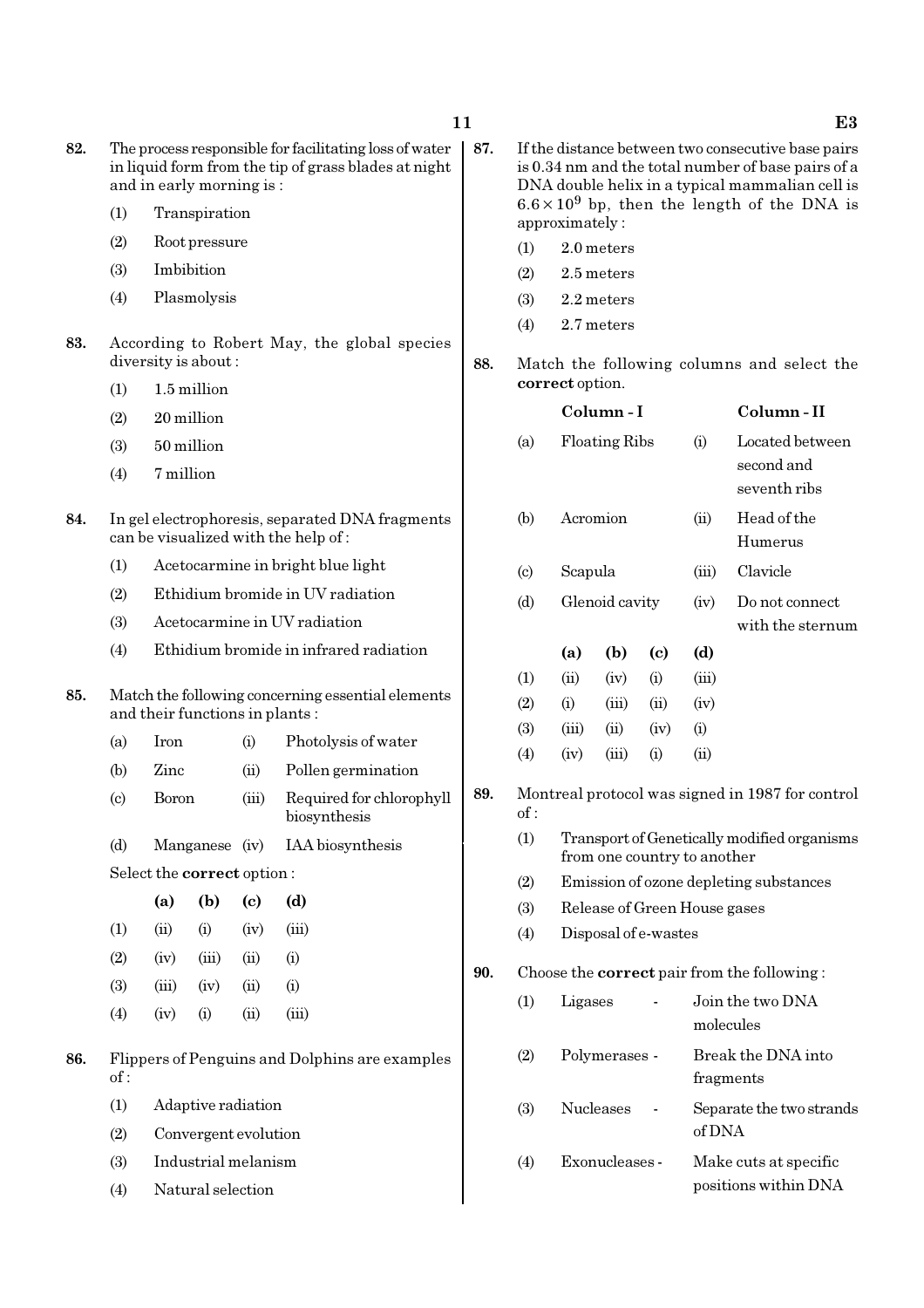| 91. |     | Which of the following statements about inclusion<br>bodies is incorrect?                                                                                                 | 96. | Bilaterally symmetrical and acoelomate animals<br>are exemplified by: |                                                                     |                       |                                            |                     |                                                |
|-----|-----|---------------------------------------------------------------------------------------------------------------------------------------------------------------------------|-----|-----------------------------------------------------------------------|---------------------------------------------------------------------|-----------------------|--------------------------------------------|---------------------|------------------------------------------------|
|     | (1) | They are not bound by any membrane.                                                                                                                                       |     | (1)<br>(2)                                                            | Ctenophora<br>Platyhelminthes                                       |                       |                                            |                     |                                                |
|     | (2) | These are involved in ingestion of food<br>particles.                                                                                                                     |     | (3)<br>(4)                                                            | Aschelminthes<br>Annelida                                           |                       |                                            |                     |                                                |
|     | (3) | They lie free in the cytoplasm.                                                                                                                                           | 97. |                                                                       |                                                                     |                       |                                            |                     | Match the following columns and select the     |
|     | (4) | These represent reserve material in                                                                                                                                       |     |                                                                       | correct option.                                                     |                       |                                            |                     | Column-II                                      |
|     |     | cytoplasm.                                                                                                                                                                |     | (a)                                                                   |                                                                     | Column-I<br>Bt cotton |                                            |                     | Gene therapy                                   |
| 92. |     | Ray florets have:                                                                                                                                                         |     | (b)                                                                   |                                                                     | Adenosine             |                                            | (i)<br>(ii)         | Cellular defence                               |
|     | (1) | Inferior ovary                                                                                                                                                            |     |                                                                       |                                                                     | deaminase             |                                            |                     |                                                |
|     | (2) | Superior ovary                                                                                                                                                            |     |                                                                       | <b>RNAi</b>                                                         | deficiency            |                                            | (iii)               | Detection of HIV                               |
|     | (3) | Hypogynous ovary                                                                                                                                                          |     | (c)                                                                   |                                                                     |                       |                                            |                     | infection                                      |
|     | (4) | Half inferior ovary                                                                                                                                                       |     | (d)                                                                   | PCR                                                                 |                       |                                            | (iv)                | <b>Bacillus</b><br>thuringiensis               |
| 93. |     | Which of the following is not an inhibitory                                                                                                                               |     |                                                                       | (a)                                                                 | (b)                   | $\left( \mathrm{c}\right)$                 | (d)                 |                                                |
|     |     | substance governing seed dormancy?                                                                                                                                        |     | (1)<br>(2)                                                            | (iv)<br>(iii)                                                       | (i)<br>(ii)           | (ii)<br>(i)                                | (iii)<br>(iv)       |                                                |
|     | (1) | Gibberellic acid                                                                                                                                                          |     | (3)                                                                   | (ii)                                                                | (iii)                 | (iv)                                       | (i)                 |                                                |
|     | (2) | Abscisic acid                                                                                                                                                             |     | (4)                                                                   | (i)                                                                 | (ii)                  | (iii)                                      | (iv)                |                                                |
|     | (3) | Phenolic acid                                                                                                                                                             | 98. |                                                                       |                                                                     |                       |                                            |                     | By which method was a new breed 'Hisardale' of |
|     | (4) | Para-ascorbic acid                                                                                                                                                        |     | sheep formed by using Bikaneri ewes and Marino<br>rams?               |                                                                     |                       |                                            |                     |                                                |
| 94. |     | Bt cotton variety that was developed by the<br>introduction of toxin gene of Bacillus thuringiensis<br>$(Bt)$ is resistant to:                                            |     | (1)<br>(2)<br>(3)<br>(4)                                              | Out crossing<br>Mutational breeding<br>Cross breeding<br>Inbreeding |                       |                                            |                     |                                                |
|     | (1) | Insect pests                                                                                                                                                              | 99. | Match the following columns and select the                            |                                                                     |                       |                                            |                     |                                                |
|     | (2) | Fungal diseases                                                                                                                                                           |     | correct option.<br>Column-I                                           |                                                                     |                       |                                            | Column-II           |                                                |
|     | (3) | Plant nematodes                                                                                                                                                           |     | (a)                                                                   | Eosinophils                                                         |                       |                                            | (i)                 | Immune response                                |
|     | (4) | Insect predators                                                                                                                                                          |     | (b)                                                                   |                                                                     | Basophils             |                                            | (ii)                | Phagocytosis                                   |
|     |     |                                                                                                                                                                           |     | (c)                                                                   |                                                                     | Neutrophils           |                                            | (iii)               | Release                                        |
| 95. |     | Identify the wrong statement with reference to<br>transport of oxygen.                                                                                                    |     |                                                                       |                                                                     |                       |                                            |                     | histaminase,<br>destructive                    |
|     | (1) | Binding of oxygen with haemoglobin is<br>mainly related to partial pressure of $O_2$ .<br>Partial pressure of $CO2$ can interfere with<br>$O_2$ binding with haemoglobin. |     | (d)                                                                   | Lymphocytes                                                         |                       |                                            | (iv)                | enzymes<br>Release granules                    |
|     | (2) |                                                                                                                                                                           |     |                                                                       |                                                                     |                       |                                            |                     | containing<br>histamine                        |
|     | (3) | Higher $H^+$ conc. in alveoli favours the<br>formation of oxyhaemoglobin.                                                                                                 |     | (1)<br>(2)                                                            | (a)<br>(iii)<br>(iv)                                                | (b)<br>(iv)<br>(i)    | $\left( \mathrm{c}\right)$<br>(ii)<br>(ii) | (d)<br>(i)<br>(iii) |                                                |
|     | (4) | Low $pCO_2$ in alveoli favours the formation<br>of oxyhaemoglobin.                                                                                                        |     | (3)<br>(4)                                                            | (i)<br>(ii)                                                         | (ii)<br>(i)           | (iv)<br>(iii)                              | (iii)<br>(iv)       |                                                |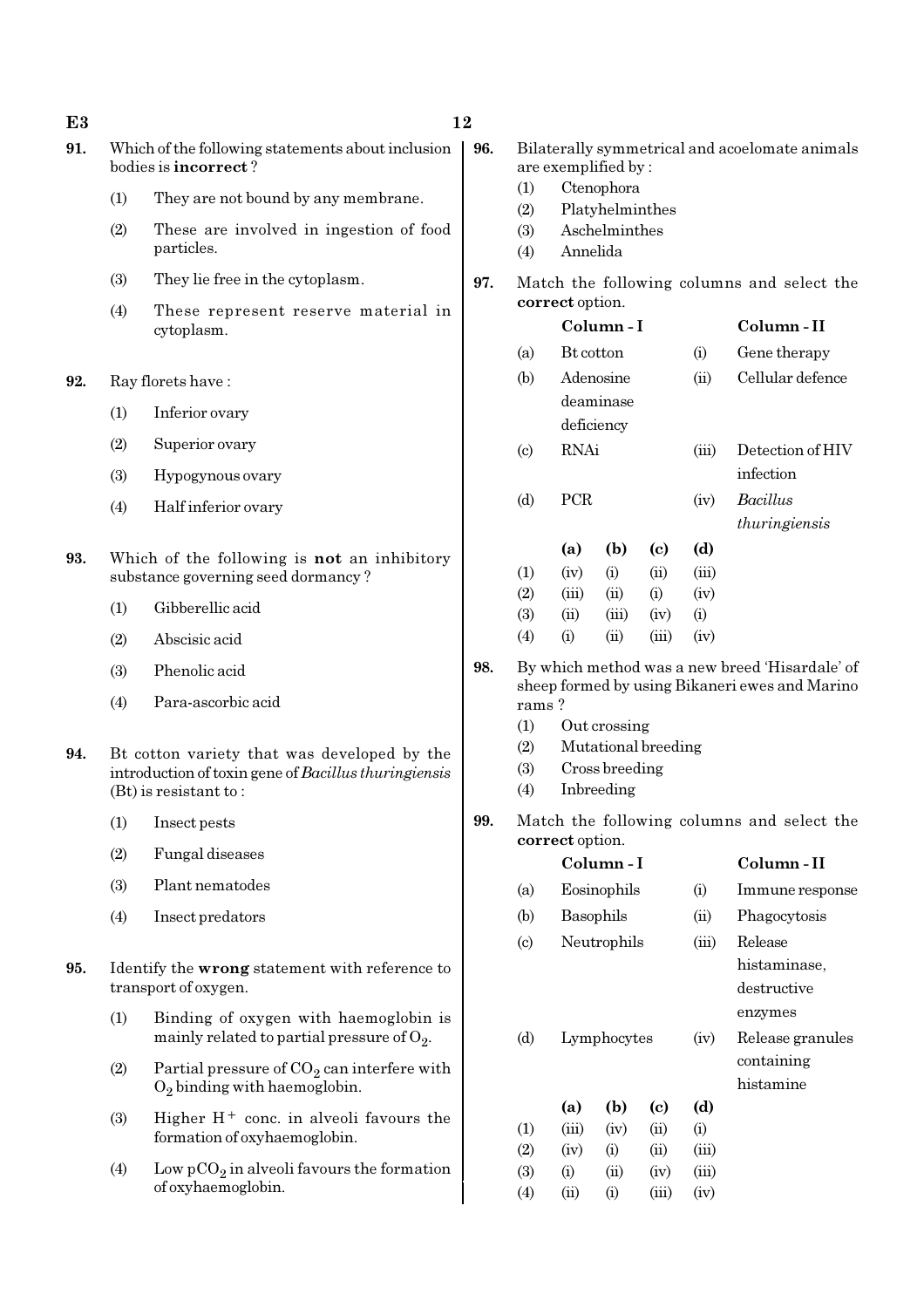- 100. Which of the following statements is correct ?
	- (1) Adenine pairs with thymine through two H-bonds.
	- (2) Adenine pairs with thymine through one H-bond.
	- (3) Adenine pairs with thymine through three H-bonds.
	- (4) Adenine does not pair with thymine.
- 101. The infectious stage of *Plasmodium* that enters the human body is :
	- (1) Trophozoites
	- (2) Sporozoites
	- (3) Female gametocytes
	- (4) Male gametocytes
- 102. The body of the ovule is fused within the funicle at :
	- (1) Hilum
	- (2) Micropyle
	- (3) Nucellus
	- (4) Chalaza
- 103. Snow-blindness in Antarctic region is due to :
	- (1) Freezing of fluids in the eye by low temperature
	- (2) Inflammation of cornea due to high dose of UV-B radiation
	- (3) High reflection of light from snow
	- (4) Damage to retina caused by infra-red rays
- 104. Which of the following statements is not correct ?
	- (1) In man insulin is synthesised as a proinsulin.
	- (2) The proinsulin has an extra peptide called C-peptide.
	- (3) The functional insulin has A and B chains linked together by hydrogen bonds.
	- (4) Genetically engineered insulin is produced in E-Coli.
- 105. Identify the wrong statement with regard to Restriction Enzymes.
	- (1) Each restriction enzyme functions by inspecting the length of a DNA sequence.
	- (2) They cut the strand of DNA at palindromic sites.
	- (3) They are useful in genetic engineering.
	- (4) Sticky ends can be joined by using DNA ligases.

#### 106. Match the following with respect to meiosis :

- (a) Zygotene (i) Terminalization
- (b) Pachytene (ii) Chiasmata
- (c) Diplotene (iii) Crossing over
- (d) Diakinesis (iv) Synapsis
- Select the correct option from the following :

|     | (a)       | (b)   | (c)   | (d)        |
|-----|-----------|-------|-------|------------|
| (1) | (iii)     | (iv)  | (i)   | $\rm (ii)$ |
| (2) | (iv)      | (iii) | (ii)  | $\rm (i)$  |
| (3) | $\rm (i)$ | (ii)  | (iv)  | (iii)      |
| (4) | (ii)      | (iv)  | (iii) | $\rm (i)$  |

- 107. Which of the following statements are true for the phylum-Chordata ?
	- (a) In Urochordata notochord extends from head to tail and it is present throughout their life.
	- (b) In Vertebrata notochord is present during the embryonic period only.
	- (c) Central nervous system is dorsal and hollow.
	- (d) Chordata is divided into 3 subphyla : Hemichordata, Tunicata and Cephalochordata.
	- $(1)$   $(d)$  and  $(c)$
	- $(2)$   $(c)$  and  $(a)$
	- $(3)$   $(a)$  and  $(b)$
	- $(4)$  (b) and (c)
- 108. Which of the following is correct about viroids ?
	- (1) They have RNA with protein coat.
	- (2) They have free RNA without protein coat.
	- (3) They have DNA with protein coat.
	- (4) They have free DNA without protein coat.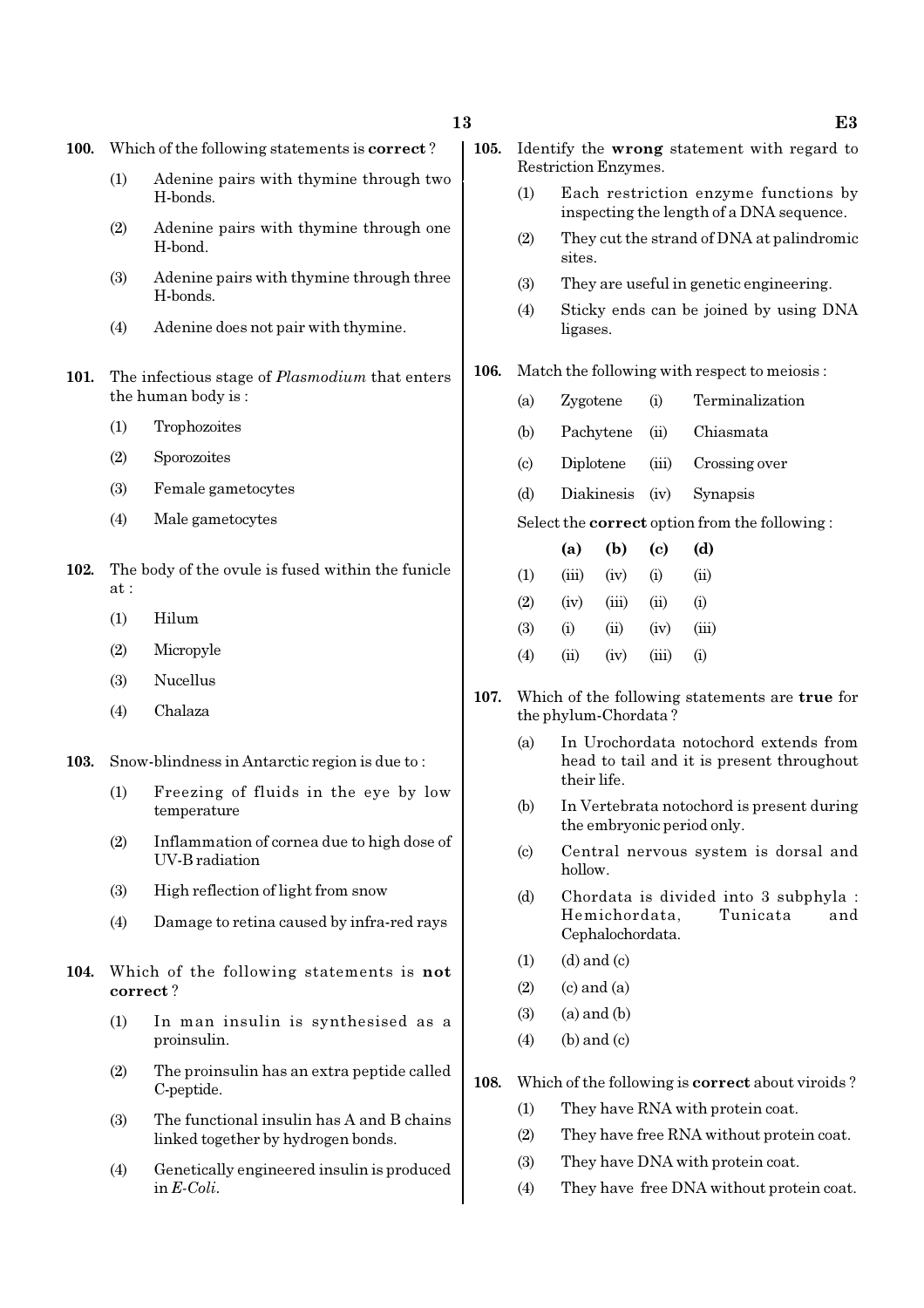$E3$  and  $14$ 

- 109. The specific palindromic sequence which is 113. If the head of cockroach is removed, it may live for recognized by EcoRI is :
	- (1) 5' GAATTC 3' 3' - CTTAAG - 5'
	- (2) 5' GGAACC 3'
	- 3' CCTTGG 5'
	- (3) 5' CTTAAG 3' 3' - GAATTC - 5'
	- (4) 5' GGATCC 3' 3' - CCTAGG - 5'
- 110. Select the correct events that occur during inspiration.
	- (a) Contraction of diaphragm
	- (b) Contraction of external inter-costal muscles
	- (c) Pulmonary volume decreases
	- (d) Intra pulmonary pressure increases
	- $(1)$   $(a)$  and  $(b)$
	- $(2)$   $(c)$  and  $(d)$
	- $(3)$   $(a)$ ,  $(b)$  and  $(d)$
	- $(4)$  only  $(d)$
- 111. Match the following columns and select the correct option.

|                             |                    | Column-I        |      |       | Column-II          |
|-----------------------------|--------------------|-----------------|------|-------|--------------------|
| (a)                         |                    | Pituitary gland |      |       | Grave's disease    |
| (b)                         |                    | Thyroid gland   |      |       | Diabetes mellitus  |
| $\left( \mathrm{c} \right)$ | Adrenal gland      |                 |      | (iii) | Diabetes insipidus |
| (d)                         | Pancreas           |                 |      | (iv)  | Addison's disease  |
|                             | (a)                | (b)             | (c)  | (d)   |                    |
| (1)                         | (iv)               | (iii)           | (i)  | (ii)  |                    |
| (2)                         | (iii)              | (i)             | (i)  | (iv)  |                    |
| (3)                         | (iii)              | (i)             | (iv) | (ii)  |                    |
| (4)                         | $\dot{\mathrm{u}}$ | $\rm (i)$       | (iv) | (iii) |                    |

112. Match the following columns and select the correct option.

|                           |            | Column - I        | Column - II |       |                |
|---------------------------|------------|-------------------|-------------|-------|----------------|
| (a)                       |            | $6 - 15$ pairs of |             | (i)   | Trygon         |
|                           | gill slits |                   |             |       |                |
| (b)                       |            | Heterocercal      |             | (ii)  | Cyclostomes    |
|                           |            | caudal fin        |             |       |                |
| $\left( \text{c} \right)$ |            | Air Bladder       |             | (iii) | Chondrichthyes |
| (d)                       |            | Poison sting      |             |       | Osteichthyes   |
|                           | (a)        | (b)               | (c)         | (d)   |                |
| $\rm(1)$                  | (ii)       | (iii)             | (iv)        | (i)   |                |
| (2)                       | (iii)      | (iv)              | (i)         | (ii)  |                |
| (3)                       | (iv)       | (ii)              | (iii)       | (i)   |                |
| $\left( 4\right)$         | (i)        | (iv)              | (iii)       | (ii)  |                |
|                           |            |                   |             |       |                |

- few days because :
	- (1) the supra-oesophageal ganglia of the cockroach are situated in ventral part of abdomen.
	- (2) the cockroach does not have nervous system.
	- (3) the head holds a small proportion of a nervous system while the rest is situated along the ventral part of its body.
	- (4) the head holds a  $1/3^{rd}$  of a nervous system while the rest is situated along the dorsal part of its body.
- 114. How many true breeding pea plant varieties did Mendel select as pairs, which were similar except in one character with contrasting traits ?
	- $(1) 4$
	- $(2)$  2
	- (3) 14
	- $(4)$  8
- 115. Cuboidal epithelium with brush border of microvilli is found in :
	- (1) lining of intestine
	- (2) ducts of salivary glands
	- (3) proximal convoluted tubule of nephron
	- (4) eustachian tube
- 116. The sequence that controls the copy number of the linked DNA in the vector, is termed :
	- (1) Selectable marker
	- (2) Ori site
	- (3) Palindromic sequence
	- (4) Recognition site
- 117. Match the organism with its use in biotechnology.

| (a) | Bacillus      | (i) | Cloning vector |
|-----|---------------|-----|----------------|
|     | thuringiensis |     |                |
|     |               |     |                |

| (b)                       |     | <i>Thermus</i>         |                            | (ii)  | Construction of                                      |
|---------------------------|-----|------------------------|----------------------------|-------|------------------------------------------------------|
|                           |     | aquaticus              |                            |       | first rDNA                                           |
|                           |     |                        |                            |       | molecule                                             |
| $\left( \text{c} \right)$ |     | Agrobacterium          |                            | (iii) | DNA polymerase                                       |
|                           |     | tumefaciens            |                            |       |                                                      |
| (d)                       |     | Salmonella             |                            | (iv)  | Cry proteins                                         |
|                           |     | typhimurium            |                            |       |                                                      |
|                           |     |                        |                            |       | Select the <b>correct</b> option from the following: |
|                           | (a) | (b)                    | $\left( \mathrm{c}\right)$ | (d)   |                                                      |
| (1)                       |     | $(iii)$ $(iv)$ $(iii)$ |                            | (i)   |                                                      |

| (1) | $\dot{\mathbf{u}}$ | (iv)               | (iii)     | $\rm(i)$       |
|-----|--------------------|--------------------|-----------|----------------|
| (2) | (iv)               | (iii)              | $\rm (i)$ | (ii)           |
| (3) | (iii)              | $\dot{\mathbf{u}}$ | (iv)      | $\rm(i)$       |
| (4) | (iii)              | (iv)               | $\rm (i)$ | $\overline{u}$ |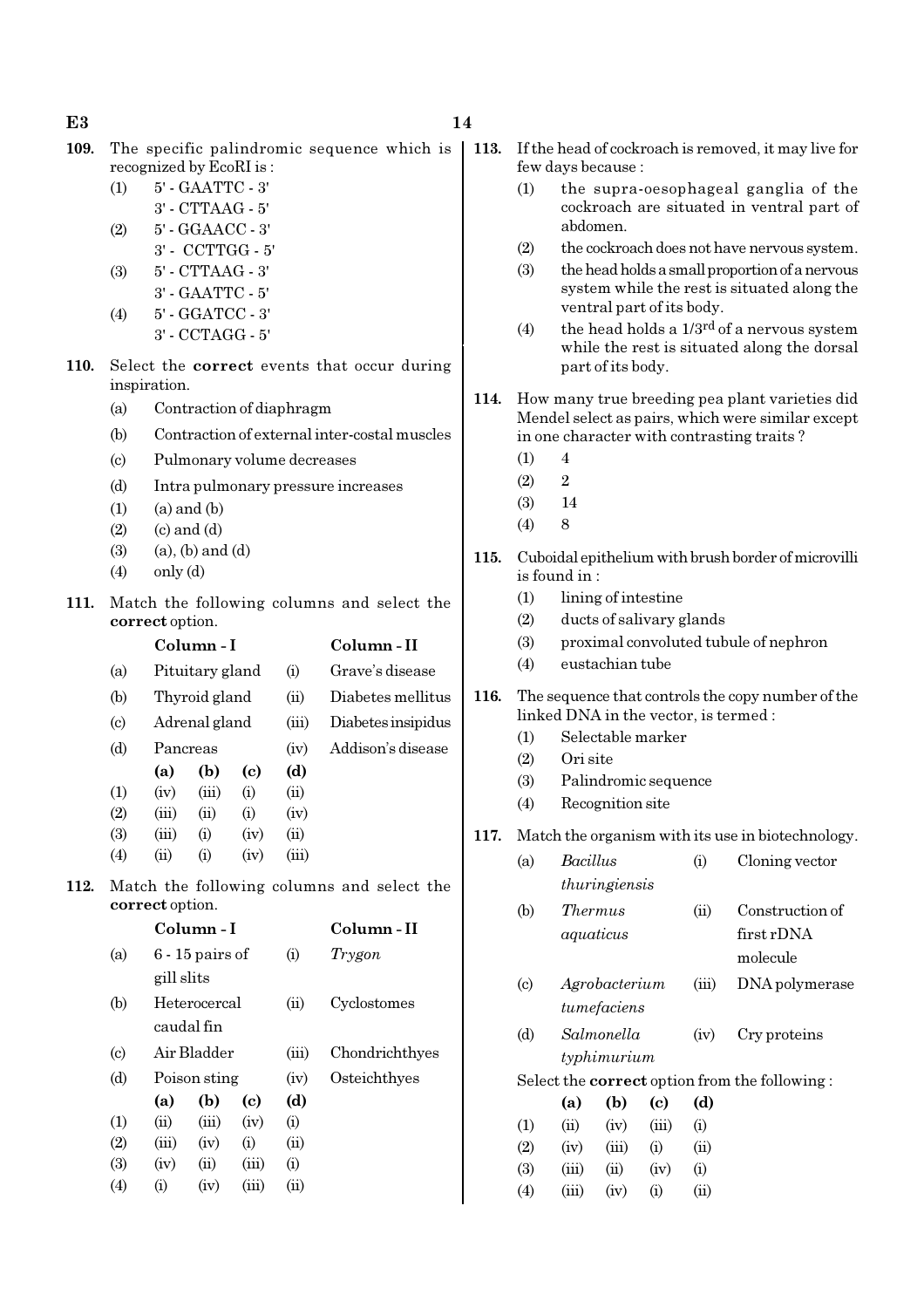| 118. |                                                                            | In light reaction, plastoquinone facilitates the<br>transfer of electrons from:        |                                      |                                       |                             |       |                                                                                                     |
|------|----------------------------------------------------------------------------|----------------------------------------------------------------------------------------|--------------------------------------|---------------------------------------|-----------------------------|-------|-----------------------------------------------------------------------------------------------------|
|      | (1)                                                                        |                                                                                        | PS-II to $\mathrm{Cytb}_6$ f complex |                                       |                             |       |                                                                                                     |
|      | (2)                                                                        |                                                                                        |                                      | $\mathrm{Cytb}_{6}$ f complex to PS-I |                             |       |                                                                                                     |
|      | (3)                                                                        |                                                                                        | PS-I to NADP+                        |                                       |                             |       |                                                                                                     |
|      | (4)                                                                        |                                                                                        |                                      | PS-I to ATP synthase                  |                             |       |                                                                                                     |
| 119. |                                                                            |                                                                                        |                                      |                                       |                             |       | The process of growth is maximum during:                                                            |
|      | (1)                                                                        |                                                                                        | Log phase                            |                                       |                             |       |                                                                                                     |
|      | (2)                                                                        |                                                                                        | Lag phase                            |                                       |                             |       |                                                                                                     |
|      | (3)                                                                        |                                                                                        | Senescence                           |                                       |                             |       |                                                                                                     |
|      | (4)                                                                        |                                                                                        | Dormancy                             |                                       |                             |       |                                                                                                     |
| 120. |                                                                            |                                                                                        |                                      |                                       |                             |       | The product(s) of reaction catalyzed by nitrogenase<br>in root nodules of leguminous plants is/are: |
|      | (1)                                                                        |                                                                                        | Ammonia alone                        |                                       |                             |       |                                                                                                     |
|      | (2)                                                                        |                                                                                        | Nitrate alone                        |                                       |                             |       |                                                                                                     |
|      | (3)                                                                        |                                                                                        |                                      | Ammonia and oxygen                    |                             |       |                                                                                                     |
|      | (4)                                                                        | Ammonia and hydrogen                                                                   |                                      |                                       |                             |       |                                                                                                     |
| 121. |                                                                            | Match the following columns and select the<br>correct option.                          |                                      |                                       |                             |       |                                                                                                     |
|      |                                                                            | Column - I<br>Column - II                                                              |                                      |                                       |                             |       |                                                                                                     |
|      | (a)                                                                        | pest                                                                                   |                                      |                                       | Gregarious, polyphagous (i) |       | Asterias                                                                                            |
|      | (b)                                                                        | Adult with radial<br>(ii)<br>Scorpion<br>symmetry and larva<br>with bilateral symmetry |                                      |                                       |                             |       |                                                                                                     |
|      | $\left( \mathrm{c} \right)$                                                |                                                                                        | Book lungs                           |                                       |                             | (iii) | Ctenoplana                                                                                          |
|      | (d)                                                                        |                                                                                        | Bioluminescence                      |                                       |                             | (iv)  | Locusta                                                                                             |
|      |                                                                            | (a)                                                                                    | (b)                                  | (c)                                   | (d)                         |       |                                                                                                     |
|      | (1)                                                                        | (i)                                                                                    | (iii)                                | (ii)                                  | (iv)                        |       |                                                                                                     |
|      | (2)                                                                        | (iv)                                                                                   | (i)                                  | (ii)                                  | (iii)                       |       |                                                                                                     |
|      | (3)                                                                        | (iii)                                                                                  | (ii)                                 | (i)                                   | (iv)                        |       |                                                                                                     |
|      | (4)                                                                        | (ii)                                                                                   | (i)                                  | (iii)                                 | (iv)                        |       |                                                                                                     |
| 122. | Which one of the following is the most abundant<br>protein in the animals? |                                                                                        |                                      |                                       |                             |       |                                                                                                     |

- (1) Haemoglobin
- (2) Collagen
- (3) Lectin
- (4) Insulin
- 123. Identify the basic amino acid from the following.
	- (1) Tyrosine
	- (2) Glutamic Acid
	- (3) Lysine
	- (4) Valine
- 124. Match the following columns and select the correct option.

|      |                             |                           | Column - I  |                            |       | Column - II                                                                                       |
|------|-----------------------------|---------------------------|-------------|----------------------------|-------|---------------------------------------------------------------------------------------------------|
|      | (a)                         |                           | Clostridium |                            |       | Cyclosporin-A                                                                                     |
|      |                             |                           | butylicum   |                            |       |                                                                                                   |
|      | (b)                         | Trichoderma<br>polysporum |             |                            | (ii)  | Butyric Acid                                                                                      |
|      | $\left( \mathrm{c} \right)$ | Monascus                  |             |                            | (iii) | Citric Acid                                                                                       |
|      |                             |                           | purpureus   |                            |       |                                                                                                   |
|      | (d)                         |                           |             | Aspergillus niger          | (iv)  | Blood cholesterol                                                                                 |
|      |                             |                           |             |                            |       | lowering agent                                                                                    |
|      |                             | (a)                       | (b)         | $\left( \mathrm{e}\right)$ | (d)   |                                                                                                   |
|      | (1)                         | (iii)                     | (iv)        | (ii)                       | (i)   |                                                                                                   |
|      | (2)                         | (ii)                      | (i)         | (iv)                       | (iii) |                                                                                                   |
|      | (3)                         | (i)                       | (ii)        | (iv)                       | (iii) |                                                                                                   |
|      | (4)                         | (iv)                      | (iii)       | (ii)                       | (i)   |                                                                                                   |
| 125. | follicle?                   |                           |             |                            |       | Which of the following hormone levels will cause<br>release of ovum (ovulation) from the graffian |
|      | $\rm(1)$                    |                           |             |                            |       | High concentration of Estrogen                                                                    |

- (2) High concentration of Progesterone
- (3) Low concentration of LH
- (4) Low concentration of FSH
- 126. The oxygenation activity of RuBisCo enzyme in photorespiration leads to the formation of :
	- (1) 2 molecules of 3-C compound
	- (2) 1 molecule of 3-C compound
	- (3) 1 molecule of 6-C compound
	- (4) 1 molecule of 4-C compound and 1 molecule of 2-C compound
- 127. Select the option including all sexually transmitted diseases.
	- (1) Gonorrhoea, Syphilis, Genital herpes
	- (2) Gonorrhoea, Malaria, Genital herpes
	- (3) AIDS, Malaria, Filaria
	- (4) Cancer, AIDS, Syphilis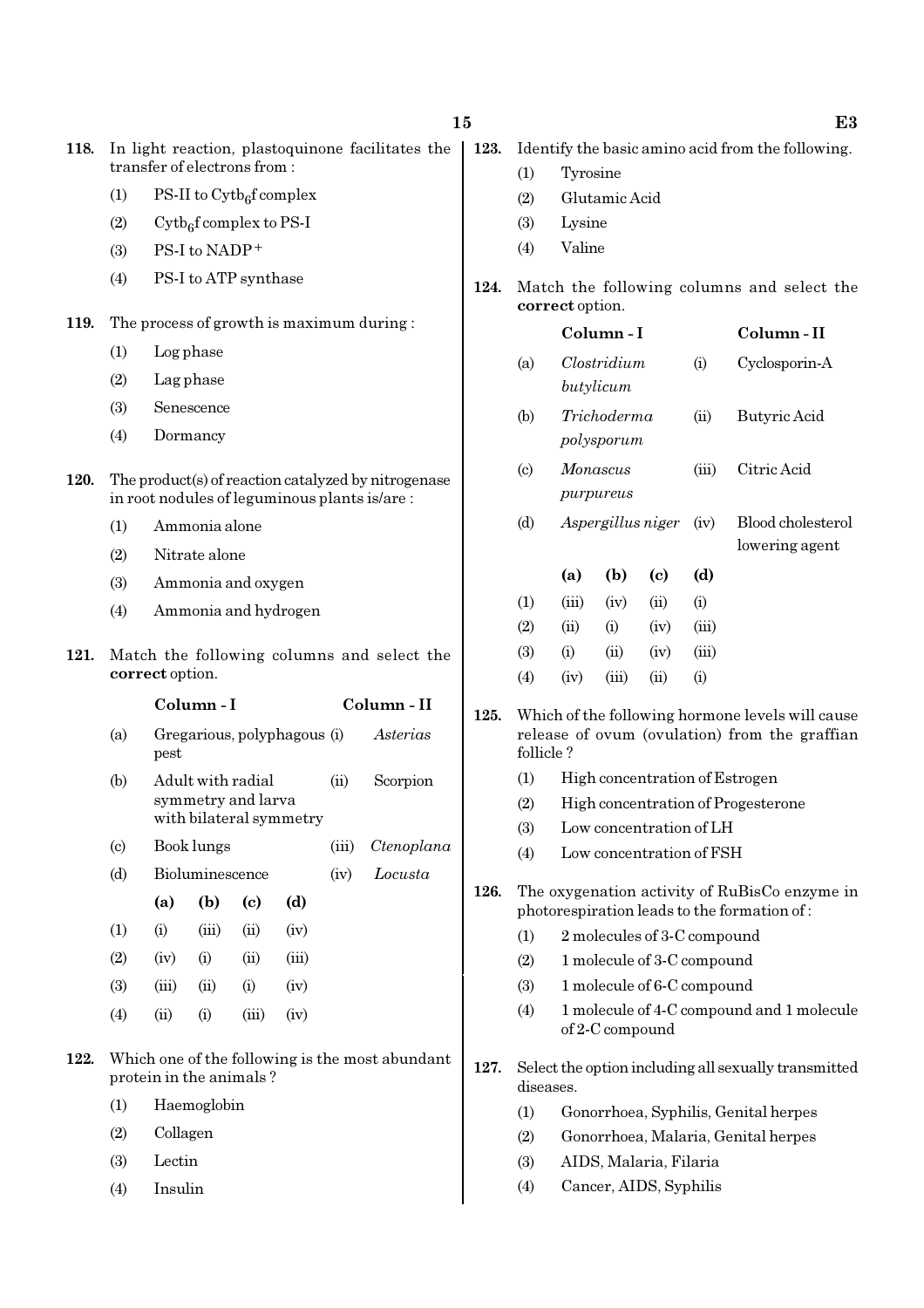- 128. The transverse section of a plant shows following anatomical features :
	- (a) Large number of scattered vascular bundles surrounded by bundle sheath.
	- (b) Large conspicuous parenchymatous ground tissue.
	- (c) Vascular bundles conjoint and closed.
	- (d) Phloem parenchyma absent.

Identify the category of plant and its part :

- (1) Monocotyledonous stem
- (2) Monocotyledonous root
- (3) Dicotyledonous stem
- (4) Dicotyledonous root
- 129. The number of substrate level phosphorylations in one turn of citric acid cycle is :
	- (1) Zero
	- (2) One
	- (3) Two
	- (4) Three
- 130. Match the following :

| (a)       | Inhibitor of catalytic | (i)      | Ricin         |
|-----------|------------------------|----------|---------------|
|           | activity               |          |               |
| (b)       | Possess peptide bonds  | (ii)     | Malonate      |
| $\lambda$ | $\sim$ 11              | $\cdots$ | $\sim$ $\sim$ |

- (c) Cell wall material in (iii) Chitin fungi
- (d) Secondary metabolite (iv) Collagen

Choose the correct option from the following :

|                   | (a)   | (b)   | $\left( \mathrm{e}\right)$ | (d)        |
|-------------------|-------|-------|----------------------------|------------|
| (1)               | (ii)  | (iv)  | (iii)                      | $\rm (i)$  |
| (2)               | (iii) | (i)   | (iv)                       | $\rm (ii)$ |
| (3)               | (iii) | (iv)  | (i)                        | (ii)       |
| $\left( 4\right)$ | (ii)  | (iii) | $\left( 1\right)$          | (iv)       |

- 131. Identify the wrong statement with reference to the gene 'I' that controls ABO blood groups.
	- (1) The gene (I) has three alleles.
	- (2) A person will have only two of the three alleles.
	- (3) When  $I^A$  and  $I^B$  are present together, they express same type of sugar.
	- (4) Allele 'i' does not produce any sugar.
- 132. In which of the following techniques, the embryos are transferred to assist those females who cannot conceive ?
	- (1) ZIFT and IUT
	- (2) GIFT and ZIFT
	- (3) ICSI and ZIFT
	- (4) GIFT and ICSI
- 133. Which of the following is put into Anaerobic sludge digester for further sewage treatment ?
	- (1) Primary sludge
	- (2) Floating debris
	- (3) Effluents of primary treatment
	- (4) Activated sludge
- 134. Name the enzyme that facilitates opening of DNA helix during transcription.
	- (1) DNA ligase
	- (2) DNA helicase
	- (3) DNA polymerase
	- (4) RNA polymerase
- 135. Match the following columns and select the correct option.

|                             |                | Column - I     |          | Column - II |                                          |
|-----------------------------|----------------|----------------|----------|-------------|------------------------------------------|
| (a)                         | Placenta       |                |          | (i)         | Androgens                                |
| (b)                         | Zona pellucida |                |          | (ii)        | Human Chorionic<br>Gonadotropin<br>(hCG) |
| $\left( \mathrm{c} \right)$ | glands         | Bulbo-urethral |          | (iii)       | Layer of the ovum                        |
| (d)                         |                | Leydig cells   |          |             | Lubrication of the<br>Penis              |
|                             | (a)            | (b)            | (c)      | (d)         |                                          |
| $\left(1\right)$            | (iv)           | (iii)          | $\rm(i)$ | (ii)        |                                          |
| (2)                         | (i)            | (iv)           | (ii)     | (iii)       |                                          |
| (3)                         | (iii)          | (ii)           | (iv)     | (i)         |                                          |
| $\left( 4\right)$           | (ii)           | (iii)          | (iv)     | (i)         |                                          |

136. A cylinder contains hydrogen gas at pressure of  $249$  kPa and temperature  $27^{\circ}$ C.

Its density is :  $(R=8.3 J \text{ mol}^{-1} \text{K}^{-1})$ 

- (1)  $0.5 \text{ kg/m}^3$
- (2)  $0.2 \text{ kg/m}^3$
- (3)  $0.1 \text{ kg/m}^3$
- (4)  $0.02 \text{ kg/m}^3$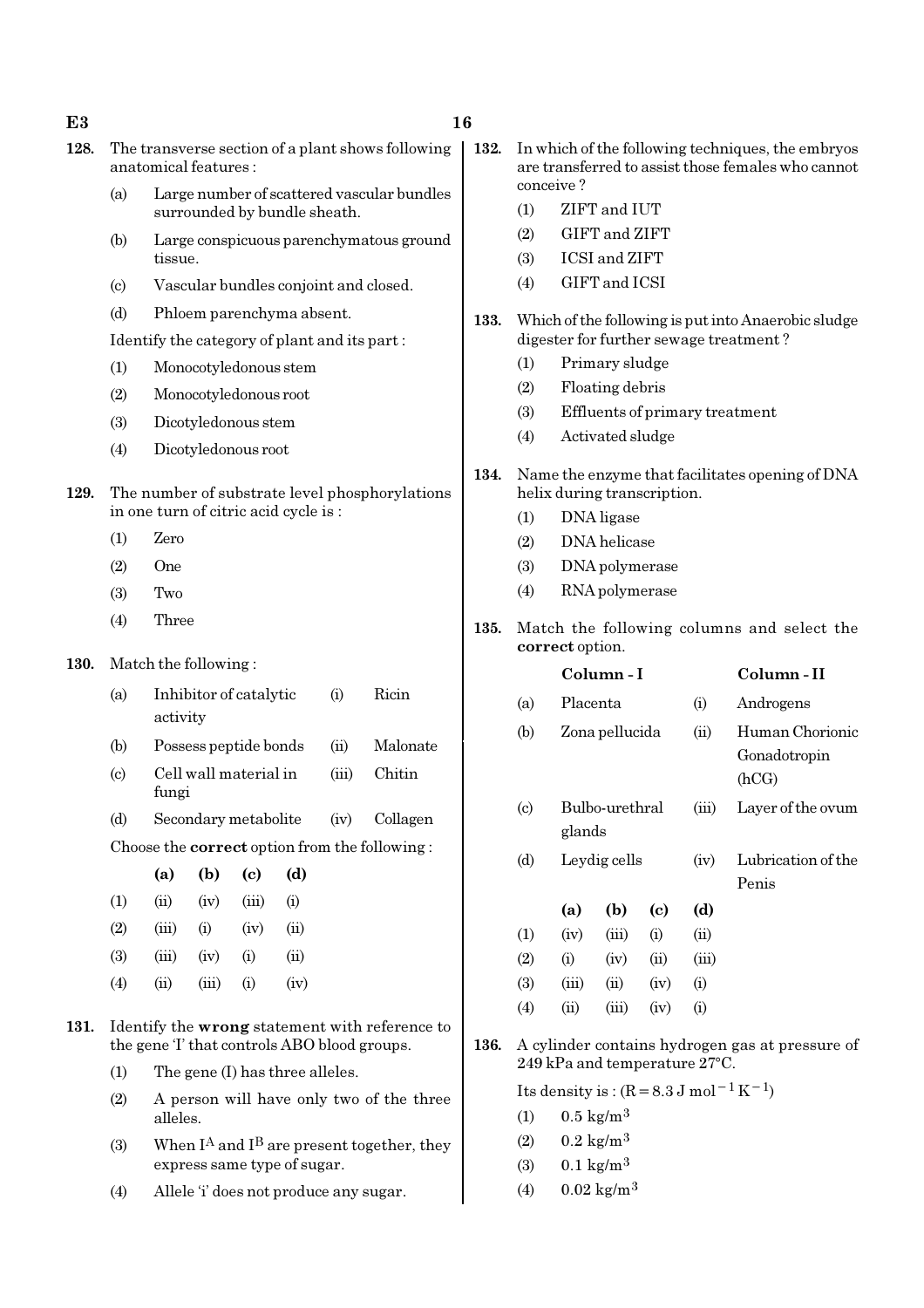- 137. When a uranium isotope  $^{235}_{92}$ U is bombarded with a neutron, it generates  $^{89}_{36}\text{Kr}$  , three neutrons and :
	- (1)  $\frac{144}{56}Ba$
	- (2)  $\frac{91}{40}Zr$
	- (3)  $\frac{101}{36}$ Kr
	-
	- (4)  $\frac{103}{36}$ Kr

138. For the logic circuit shown, the truth table is :



- 139. A capillary tube of radius r is immersed in water and water rises in it to a height h. The mass of the water in the capillary is 5 g. Another capillary tube of radius 2r is immersed in water. The mass of water that will rise in this tube is :
	- $(1)$  2.5 g
	- $(2)$  5.0 g
	- (3) 10.0 g
	- (4) 20.0 g
- 140. An electron is accelerated from rest through a potential difference of V volt. If the de Broglie wavelength of the electron is  $1.227 \times 10^{-2}$  nm, the potential difference is :
	- $(1) 10 V$
	- $(2)$  10<sup>2</sup> V
	- $(3)$  10<sup>3</sup> V
	- $(4)$  10<sup>4</sup> V
- 141. In a certain region of space with volume  $0.2 \text{ m}^3$ , the electric potential is found to be 5 V throughout. The magnitude of electric field in this region is :
	- (1) zero
	- (2) 0.5 N/C
	- (3) 1 N/C
	- (4) 5 N/C
- 142. The average thermal energy for a mono-atomic gas is : ( $\rm{k_{B}}$  is Boltzmann constant and T, absolute temperature)

(1) 
$$
\frac{1}{2} k_B T
$$
  
\n(2)  $\frac{3}{2} k_B T$   
\n(3)  $\frac{5}{2} k_B T$   
\n(4)  $\frac{7}{2} k_B T$ 

143. Which of the following graph represents the variation of resistivity (ρ) with temperature (T) for copper ?

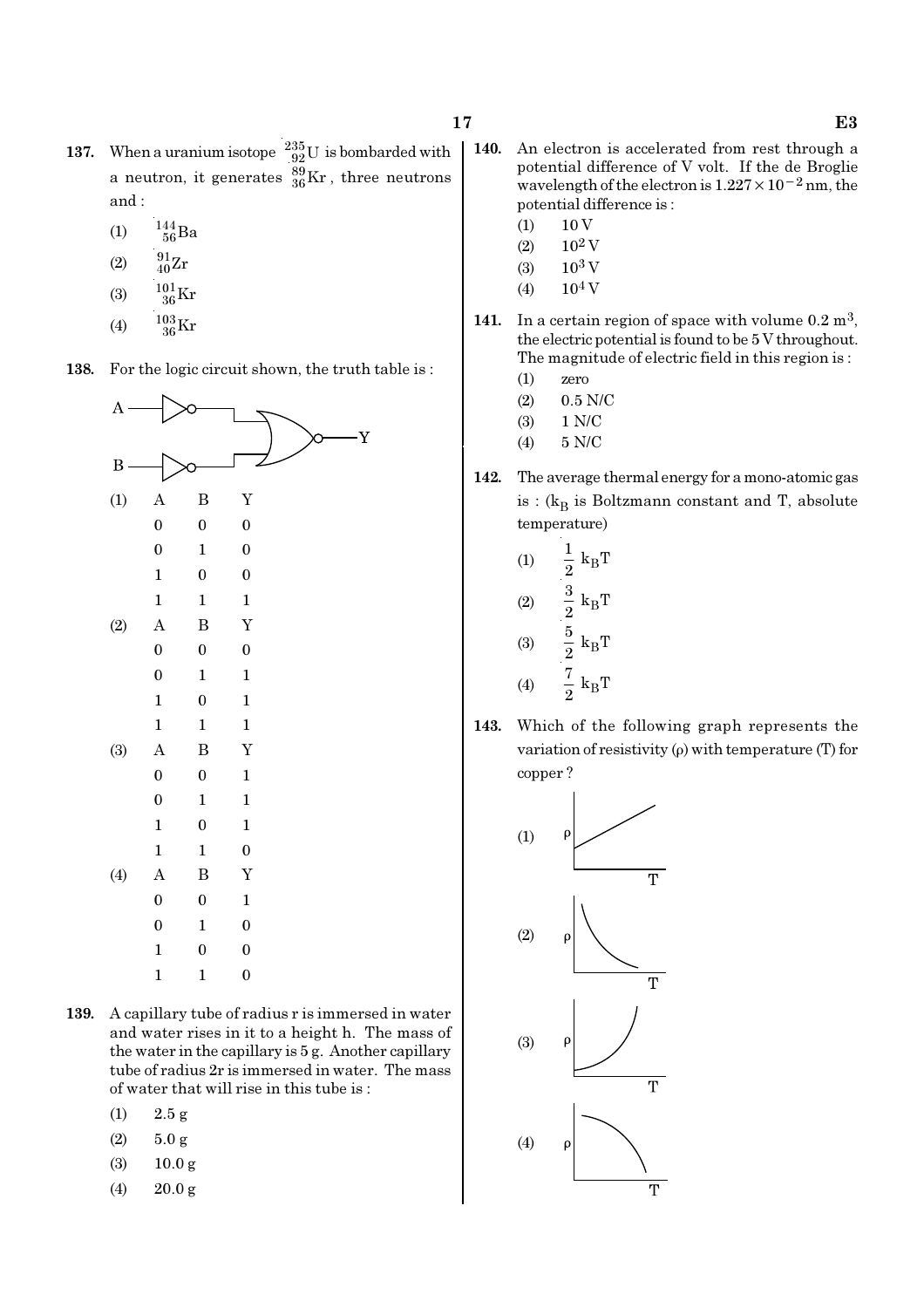144. A short electric dipole has a dipole moment of 16×10−<sup>9</sup> C m. The electric potential due to the dipole at a point at a distance of 0.6 m from the centre of the dipole, situated on a line making an angle of  $60^\circ$  with the dipole axis is:

$$
\left(\frac{1}{4\pi\epsilon_0} = 9 \times 10^9 \text{ N m}^2/\text{C}^2\right)
$$
  
(1) 50 V

- $(2)$  200 V
- $(3)$  400 V
- (4) zero
- 145. Light with an average flux of 20 W/cm2 falls on a non-reflecting surface at normal incidence having surface area 20 cm2. The energy received by the surface during time span of 1 minute is :
	- (1)  $10 \times 10^3$  J
	- (2)  $12 \times 10^3$  J
	- (3)  $24 \times 10^3$  J
	- (4)  $48 \times 10^3$  J
- **146.** The Brewsters angle  $i<sub>b</sub>$  for an interface should be :
	- (1)  $0^{\circ} < i_b < 30^{\circ}$
	- (2)  $30^{\circ} < i_b < 45^{\circ}$
	- (3)  $45^{\circ} < i_b < 90^{\circ}$
	- (4)  $i_h = 90^{\circ}$
- 147. Two cylinders A and B of equal capacity are connected to each other via a stop cock. A contains an ideal gas at standard temperature and pressure. B is completely evacuated. The entire system is thermally insulated. The stop cock is suddenly opened. The process is :
	- (1) isothermal
	- (2) adiabatic
	- (3) isochoric
	- (4) isobaric

148. Two bodies of mass 4 kg and 6 kg are tied to the ends of a massless string. The string passes over a pulley which is frictionless (see figure). The acceleration of the system in terms of acceleration due to gravity (g) is :



- (4) g/10
- 149. In Young's double slit experiment, if the separation between coherent sources is halved and the distance of the screen from the coherent sources is doubled, then the fringe width becomes :
	- (1) double
	- (2) half
	- (3) four times
	- (4) one-fourth
- 150. For transistor action, which of the following statements is correct ?
	- (1) Base, emitter and collector regions should have same doping concentrations.
	- (2) Base, emitter and collector regions should have same size.
	- (3) Both emitter junction as well as the collector junction are forward biased.
	- (4) The base region must be very thin and lightly doped.
- 151. Assume that light of wavelength 600 nm is coming from a star. The limit of resolution of telescope whose objective has a diameter of 2 m is :
	- (1)  $3.66 \times 10^{-7}$  rad
	- (2)  $1.83 \times 10^{-7}$  rad
	- (3)  $7.32 \times 10^{-7}$  rad
	- (4)  $6.00 \times 10^{-7}$  rad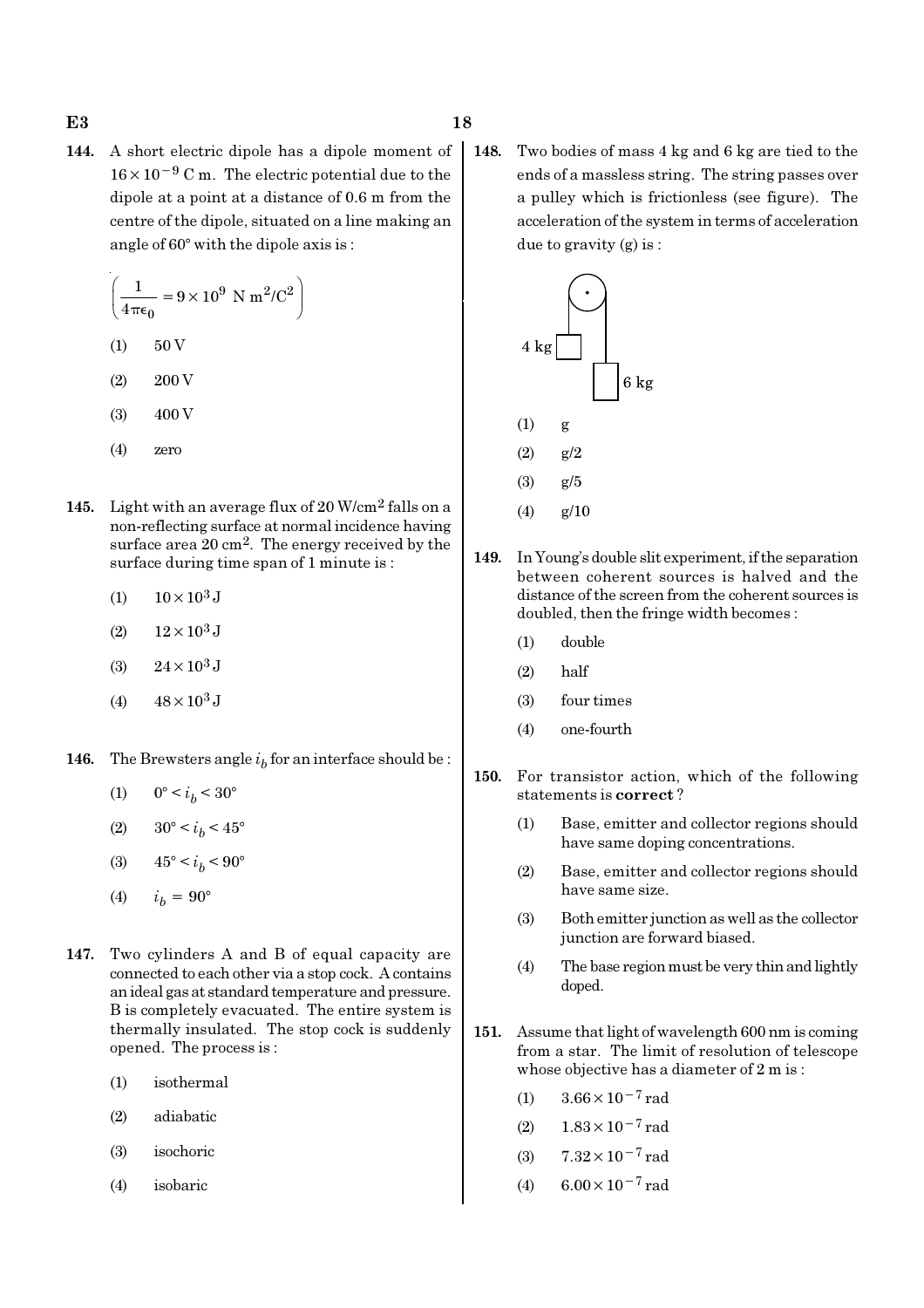- 152. A resistance wire connected in the left gap of a metre bridge balances a 10  $\Omega$  resistance in the right gap at a point which divides the bridge wire in the ratio  $3:2$ . If the length of the resistance wire is 1.5 m, then the length of 1  $\Omega$  of the resistance wire is :
	- (1)  $1.0 \times 10^{-2}$  m
	- $(2)$  1.0×10<sup>-1</sup> m
	- (3)  $1.5 \times 10^{-1}$  m
	- (4)  $1.5 \times 10^{-2}$  m
- 153. The energy equivalent of 0.5 g of a substance is :
	- (1)  $4.5 \times 10^{16}$  J
	- (2)  $4.5 \times 10^{13}$  J
	- (3)  $1.5 \times 10^{13}$  J
	- (4)  $0.5 \times 10^{13}$  J
- 154. The mean free path for a gas, with molecular diameter d and number density n can be expressed as :

(1) 
$$
\frac{1}{\sqrt{2} \text{ n} \pi d}
$$
  
\n(2)  $\frac{1}{\sqrt{2} \text{ n} \pi d^2}$   
\n(3)  $\frac{1}{\sqrt{2} \text{ n}^2 \pi d^2}$   
\n(4)  $\frac{1}{\sqrt{2} \text{ n}^2 \pi^2 d^2}$ 

- 155. The energy required to break one bond in DNA is  $10^{-20}$  J. This value in eV is nearly :
	- $(1) 6$
	- (2) 0.6
	- $(3)$  0.06
	- (4) 0.006
- 156. Find the torque about the origin when a force of  $\overset{\wedge}{3}$  N acts on a particle whose position vector is  $2 \hat{k}$  m.
	- (1)  $6i \stackrel{\wedge}{\smash{\wedge}} Nm$ (2)  $6\hat{j}$  N m
	-
	- (3)  $-6\hat{i}$  N m
	- (4)  $6 \hat{k}$  N m
- - 157. The increase in the width of the depletion region in a p-n junction diode is due to :
		- (1) forward bias only
		- (2) reverse bias only
		- (3) both forward bias and reverse bias
		- (4) increase in forward current
	- 158. The ratio of contributions made by the electric field and magnetic field components to the intensity of an electromagnetic wave is : (c=speed of electromagnetic waves)
		- $(1)$  c : 1
		- $(2) \quad 1 : 1$
		- $(3) 1 : c$
		- (4)  $1 : c^2$
	- 159. A spherical conductor of radius 10 cm has a charge of  $3.2 \times 10^{-7}$  C distributed uniformly. What is the magnitude of electric field at a point 15 cm from the centre of the sphere ?

$$
\left(\frac{1}{4\pi\epsilon_0} = 9 \times 10^9 \text{ N m}^2/\text{C}^2\right)
$$
  
(1) 1.28 × 10<sup>4</sup> N/C  
(2) 1.28 × 10<sup>5</sup> N/C  
(3) 1.28 × 10<sup>6</sup> N/C  
(4) 1.28 × 10<sup>7</sup> N/C

- 160. Dimensions of stress are :
	- (1)  $[MLT^{-2}]$
	- (2)  $[ML^2T^{-2}]$
	- (3)  $[ML^0T^{-2}]$
	- (4)  $[ML^{-1}T^{-2}]$
- 161. The phase difference between displacement and acceleration of a particle in a simple harmonic motion is :
	- (1)  $\pi$  rad

(2) 
$$
\frac{3\pi}{2} \text{ rad}
$$

$$
\begin{array}{rcl}\n\text{(3)} & \frac{0}{2} \text{ rad} \\
\text{(4)} & \text{zero}\n\end{array}
$$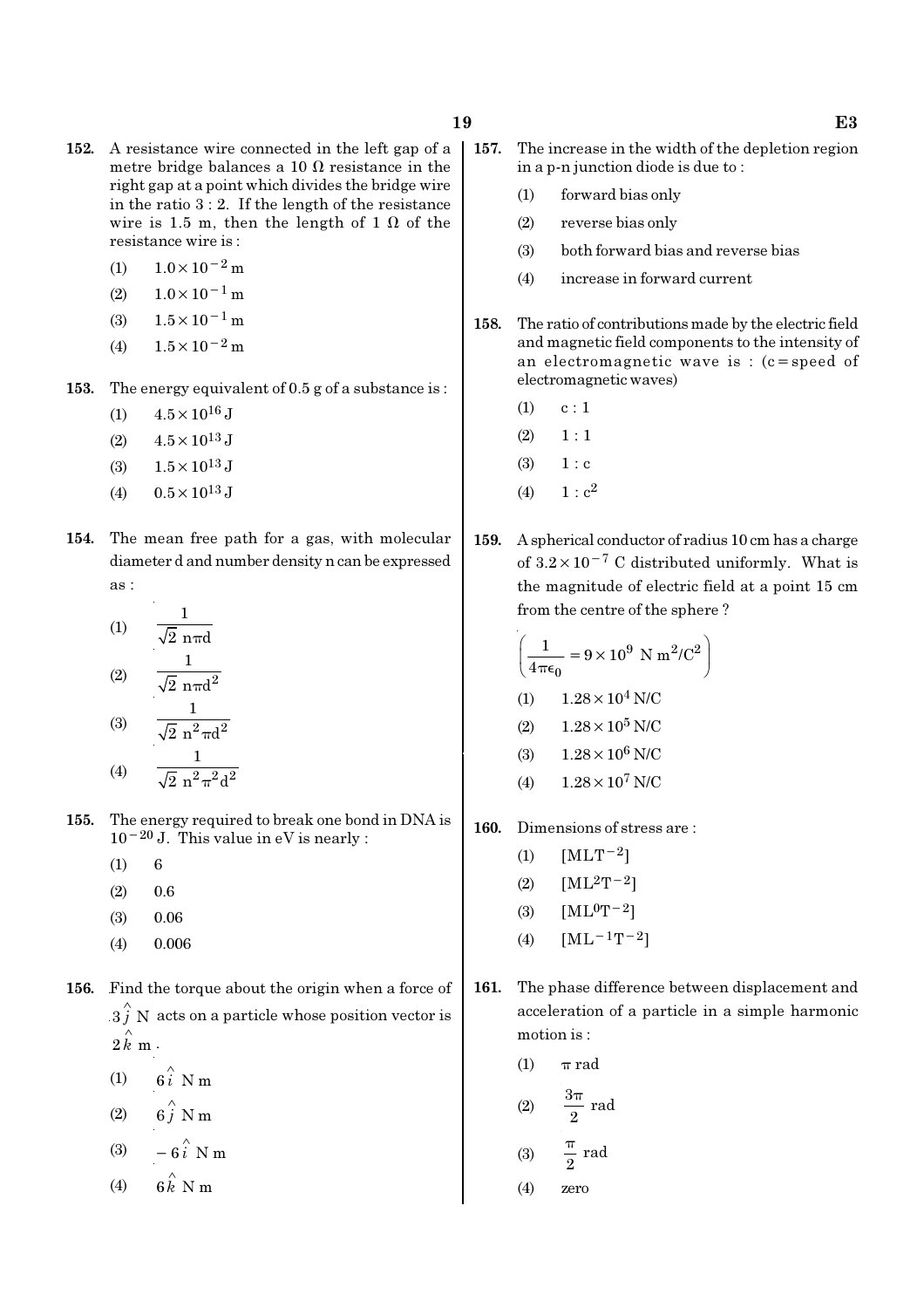- 162. A series LCR circuit is connected to an ac voltage source. When L is removed from the circuit, the phase difference between current and voltage  $is \frac{1}{3}$ π . If instead C is removed from the circuit, the phase difference is again  $\frac{1}{3}$ π between current and voltage. The power factor of the circuit is :
	- (1) zero
	- $(2)$  0.5
	- (3) 1.0
	- $(4) -1.0$
- 163. A 40  $\mu$ F capacitor is connected to a 200 V, 50 Hz ac supply. The rms value of the current in the circuit is, nearly :
	- (1) 1.7 A
	- $(2)$  2.05 A
	- (3) 2.5 A
	- (4) 25.1 A
- 164. In a guitar, two strings A and B made of same material are slightly out of tune and produce beats of frequency 6 Hz. When tension in B is slightly decreased, the beat frequency increases to 7 Hz. If the frequency of A is 530 Hz, the original frequency of B will be :
	- (1) 523 Hz
	- (2) 524 Hz
	- (3) 536 Hz
	- (4) 537 Hz
- 165. A ray is incident at an angle of incidence  $i$  on one surface of a small angle prism (with angle of prism A) and emerges normally from the opposite surface. If the refractive index of the material of the prism is  $\mu$ , then the angle of incidence is nearly equal to :
	- (1) A  $2\mu$ 2A
	- (2)  $\mu$
	- $(3)$
	- $(4)$ 2 µ

166. The color code of a resistance is given below :



The values of resistance and tolerance, respectively, are :

- (1)  $470 \text{ k}\Omega, 5\%$
- (2)  $47 \text{ k}\Omega$ , 10%
- (3)  $4.7 \text{ k}\Omega, 5\%$
- (4) 470  $\Omega$ , 5%
- 167. The capacitance of a parallel plate capacitor with air as medium is  $6 \mu$ F. With the introduction of a dielectric medium, the capacitance becomes  $30 \mu$ F. The permittivity of the medium is :

 $(\epsilon_0 = 8.85 \times 10^{-12} \text{ C}^2 \text{ N}^{-1} \text{ m}^{-2})$ 

- (1)  $0.44 \times 10^{-13}$  C<sup>2</sup> N<sup>-1</sup> m<sup>-2</sup>
- (2)  $1.77 \times 10^{-12} \text{ C}^2 \text{ N}^{-1} \text{ m}^{-2}$
- (3)  $0.44 \times 10^{-10}$  C<sup>2</sup> N<sup>-1</sup> m<sup>-2</sup>
- (4)  $5.00 \text{ C}^2 \text{ N}^{-1} \text{ m}^{-2}$
- 168. Two particles of mass 5 kg and 10 kg respectively are attached to the two ends of a rigid rod of length 1 m with negligible mass.

The centre of mass of the system from the 5 kg particle is nearly at a distance of :

- (1) 33 cm
- (2) 50 cm
- (3) 67 cm
- (4) 80 cm
- 169. A charged particle having drift velocity of  $7.5 \times 10^{-4}$  m s<sup>-1</sup> in an electric field of  $3 \times 10^{-10}$  Vm<sup>-1</sup>, has a mobility in m<sup>2</sup> V<sup>-1</sup> s<sup>-1</sup> of :
	- $(1)$  2.25  $\times$  10<sup>15</sup>
	- (2)  $2.5 \times 10^6$
	- (3)  $2.5 \times 10^{-6}$
	- $(4)$  2.25×10<sup>-15</sup>
- 170. A ball is thrown vertically downward with a velocity of 20 m/s from the top of a tower. It hits the ground after some time with a velocity of 80 m/s. The height of the tower is :  $(g=10 \text{ m/s}^2)$ 
	- (1) 360 m
	- (2) 340 m
	- (3) 320 m
	- (4) 300 m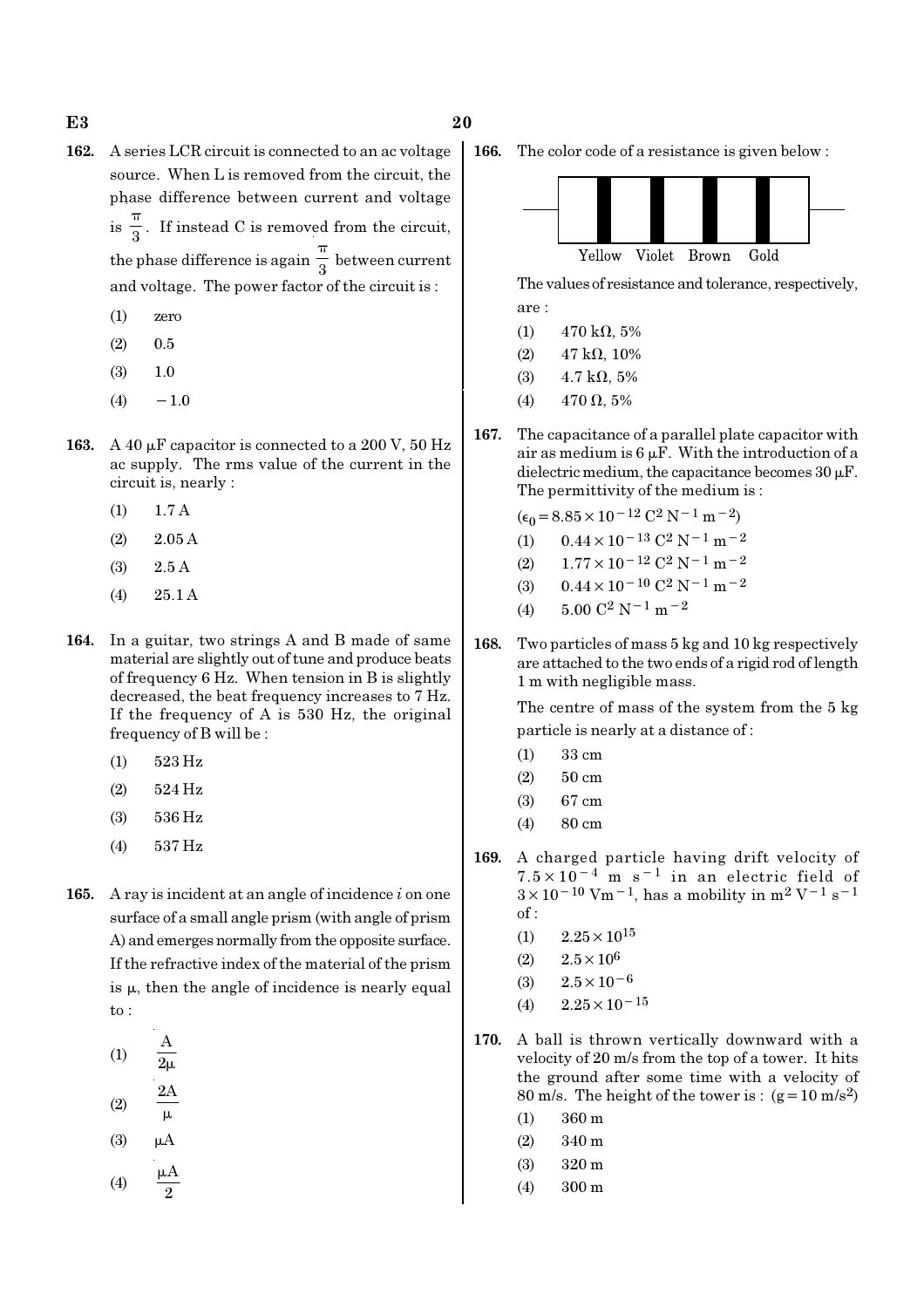- 171. The solids which have the negative temperature coefficient of resistance are :
	- (1) metals
	- (2) insulators only
	- (3) semiconductors only
	- (4) insulators and semiconductors
- 172. Light of frequency 1.5 times the threshold frequency is incident on a photosensitive material. What will be the photoelectric current if the frequency is halved and intensity is doubled ?
	- (1) doubled
	- (2) four times
	- (3) one-fourth
	- (4) zero
- 173. The quantities of heat required to raise the temperature of two solid copper spheres of radii  $r_1$  and  $r_2$  ( $r_1$ =1.5  $r_2$ ) through 1 K are in the ratio :
	- (1) 27 8 (2)  $\frac{9}{4}$
	- (3)  $\frac{3}{2}$
	- 5
	- (4) 3
- 174. A body weighs 72 N on the surface of the earth. What is the gravitational force on it, at a height equal to half the radius of the earth ?
	- (1) 48 N
	- (2) 32 N
	- (3) 30 N
	- (4) 24 N
- 175. Taking into account of the significant figures, what is the value of 9.99 m−0.0099 m ?
	- (1) 9.9801 m
	- $(2)$  9.98 m
	- (3) 9.980 m
	- (4) 9.9 m
- 176. A screw gauge has least count of 0.01 mm and there are 50 divisions in its circular scale.

The pitch of the screw gauge is :

- (1) 0.01 mm
- (2) 0.25 mm
- (3) 0.5 mm
- (4) 1.0 mm
- 177. For which one of the following, Bohr model is not valid ?
	- (1) Hydrogen atom
	- (2) Singly ionised helium atom  $(He<sup>+</sup>)$
	- (3) Deuteron atom
	- (4) Singly ionised neon atom  $(Ne^+)$
	- 178. A wire of length L, area of cross section A is hanging from a fixed support. The length of the wire changes to  $\mathrm{L}_1$  when mass M is suspended from its free end. The expression for Young's modulus is :

(1) 
$$
\frac{MgL_1}{AL}
$$
  
(2) 
$$
\frac{Mg(L_1 - L)}{AL}
$$
  
(3) 
$$
\frac{MgL}{AL_1}
$$

$$
(4) \qquad \frac{MgL}{A(L_1 - L)}
$$

179. A long solenoid of 50 cm length having 100 turns carries a current of 2.5 A. The magnetic field at the centre of the solenoid is :

$$
(\mu_0 = 4\pi \times 10^{-7} \text{ T m A}^{-1})
$$
  
(1) 6.28 × 10<sup>-4</sup> T  
(2) 3.14 × 10<sup>-4</sup> T

- (3) 6.28  $\times$  10<sup>-5</sup> T
- (4)  $3.14 \times 10^{-5}$  T
- 180. An iron rod of susceptibility 599 is subjected to a magnetising field of 1200 A m−1. The permeability of the material of the rod is :

$$
(\mu_0 = 4\pi \times 10^{-7} \text{ T m A}^{-1})
$$

(1) 
$$
2.4\pi \times 10^{-4}
$$
 T m A<sup>-1</sup>

(2) 
$$
8.0 \times 10^{-5}
$$
 T m A<sup>-1</sup>

(3) 
$$
2.4\pi \times 10^{-5}
$$
 T m A<sup>-1</sup>

(4) 
$$
2.4\pi \times 10^{-7}
$$
 T m A<sup>-1</sup>

- o 0 o -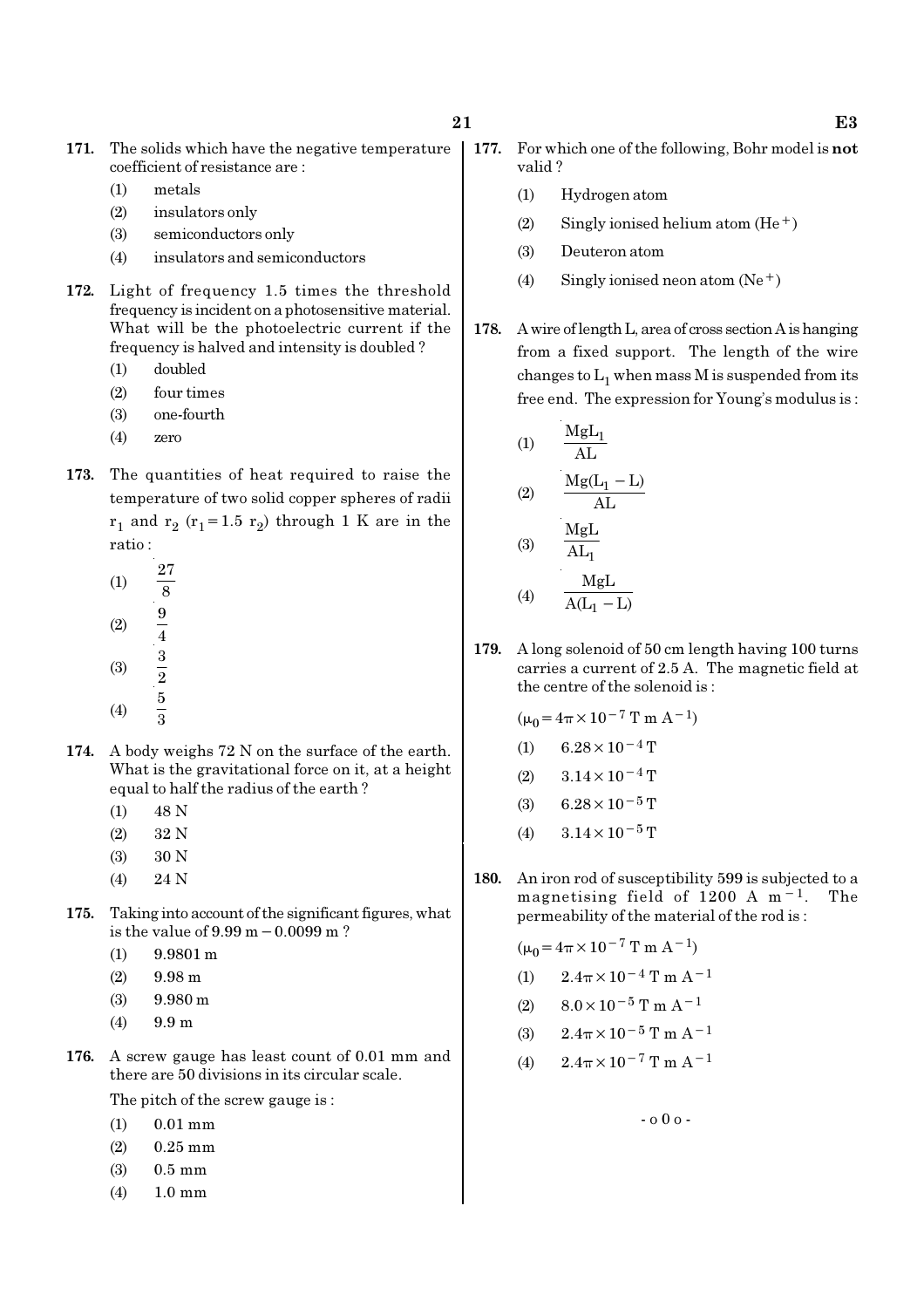# E3 22 Space For Rough Work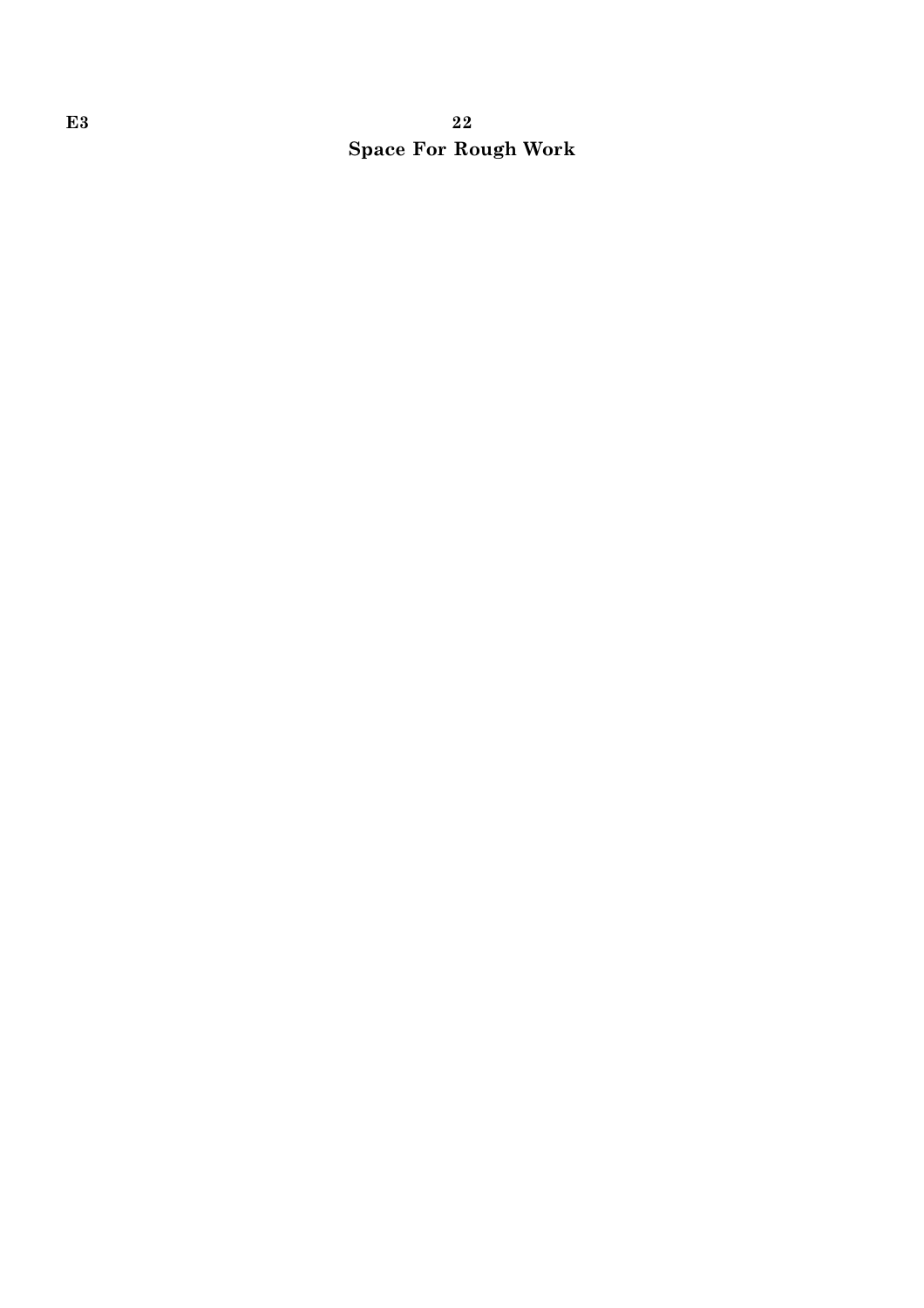# 23 E3 Space For Rough Work